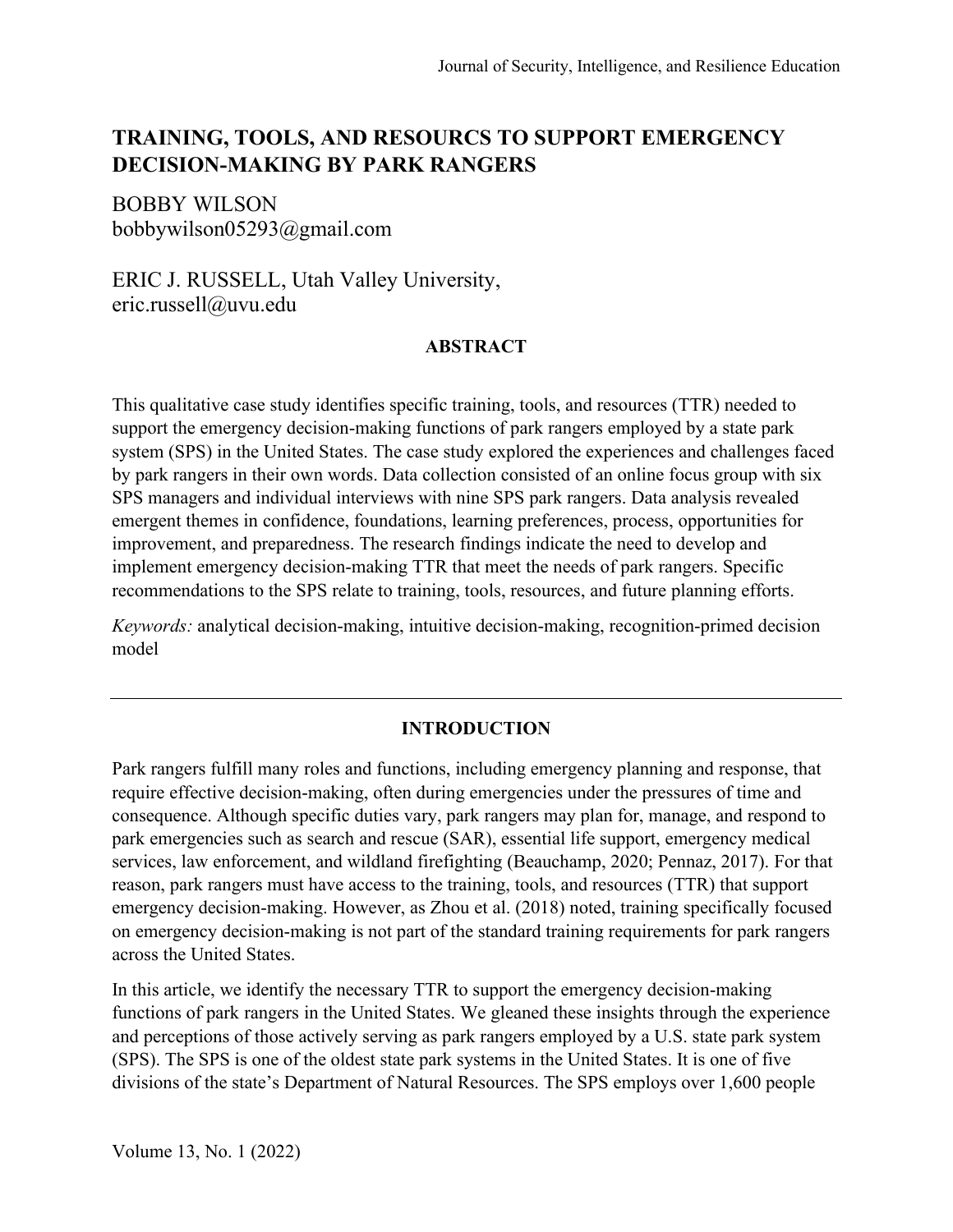and manages 61 state parks and historical sites encompassing 84,505 acres. Annual visitation exceeds 9.9 million, and the economic impact is over \$1 billion.

SPS management consists of the director, chief of operations, assistant director, and numerous administrative and operational positions. Field operations are divided into six regions, and each region maintains a headquarters office with a regional manager and two administrative positions overseeing 15 parks and historic sites. The parks and historic sites have a manager, and some also have assistant managers. Additional staffing at those properties varies depending on the acreage, facilities, visitation, location, and other factors.

The SPS's mission statement emphasizes protecting the state's natural beauty and historic integrity while providing public enjoyment and educational opportunities. The SPS's vision statement focuses on using its diversity and commitment to excellence to provide quality service, resource protection, outdoor recreational opportunities, ecosystems management, and heritage interpretation. The SPS's SAR's team mission statement supports the overall mission and vision, focusing on preventative actions and managing active emergency operations that save lives and minimize suffering in an all-hazards environment. Effective emergency response is foundational to achieving the SPS mission and vision. Park ranger experience is considered a critical factor in providing effective emergency response; subsequently, the park ranger experience served as the foundation of this study.

The term "park ranger" refers to employees who wear the ranger uniform and hold the official titles of park manager, historic site manager, assistant manager, park ranger, maintenance ranger, or interpretive ranger. Park rangers within the SPS are responsible for administering, patrolling, interpreting, maintaining, responding, and protecting park resources across multiple sites statewide. In addition, the park rangers develop emergency response plans that address various park emergencies, including severe weather, SAR, cave rescue, firefighting, swift-water, and high-angle rescues in their emergency planning role. The senior management team administers and oversees these functions.

# **LITERATURE REVIEW**

Although the emergency management literature covers many aspects of emergency decisionmaking and response, we focus on the primary elements of operational decision-making pertinent to park rangers. The literature review results use a conceptual structure (Torraco, 2016) to highlight numerous concepts important to emergency decision-making by park rangers. After introducing the topic, we discuss the emergency response roles of park rangers. Next, we examine decision-making contexts and decision-making styles, including analytical and intuitive techniques. This section reviews the recognition primed decision-making model and other principles and strategies.

According to Sinclair et al. (2012a), there seems to be a lack of substantive focus on state park rangers' emergency decision-making training for operational-level emergency management and response roles. This lack of training applies to rangers in their emergency management and response tasks, leading to a seeming disparity between the expectations placed on park rangers to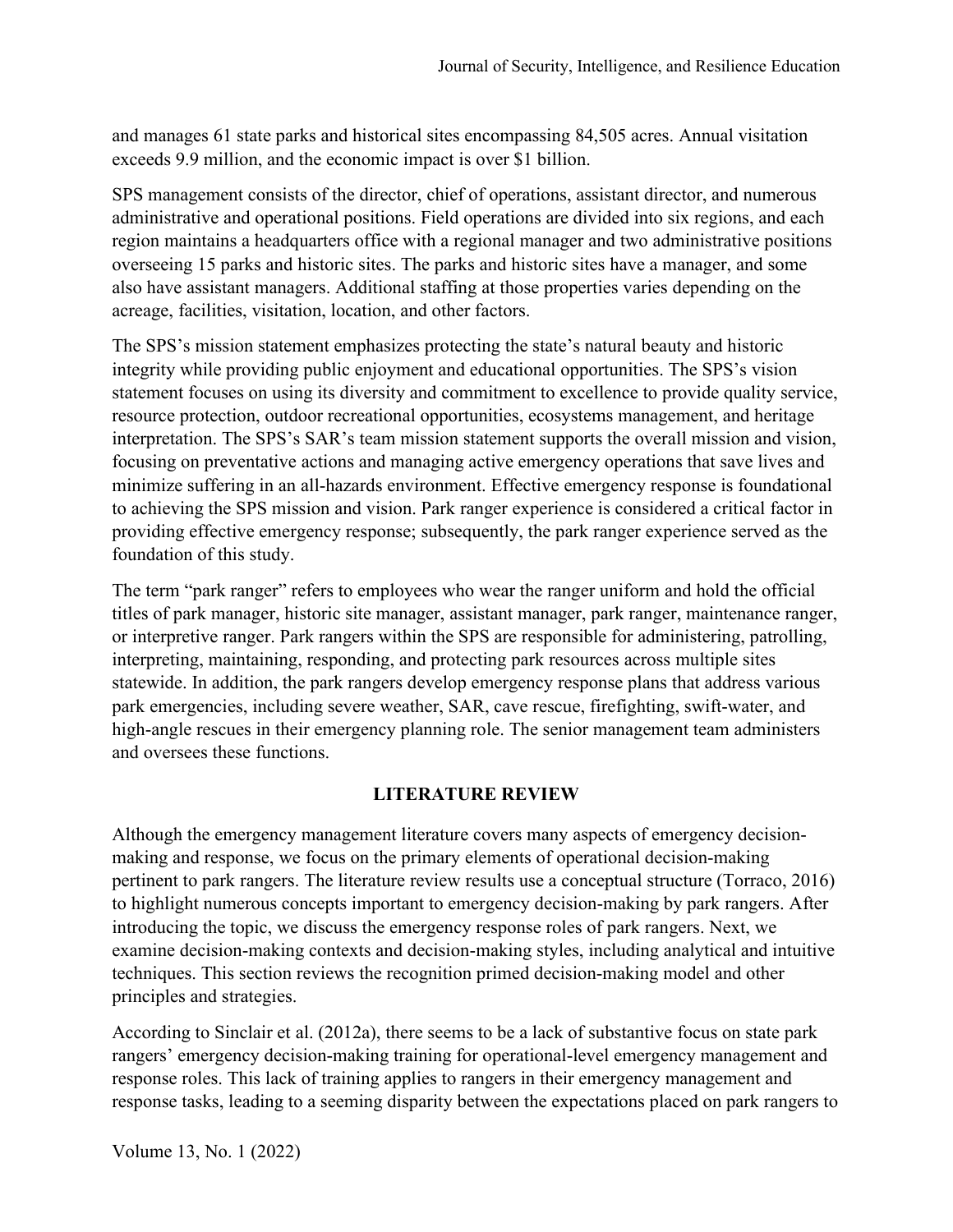make critical decisions and the lack of available training in making those decisions (Federal Emergency Management Agency [FEMA], 2021). In this study, we recommend solutions to fill the gaps in the literature and the disparities in practice.

## **Park Ranger Emergency Management Roles**

Park rangers have a long history dating back to the 1300s when the first rangers served as agents of the king of England. Those early park rangers were responsible for protecting the royal forests from poachers. In the United States, the advent of the National Park Service (NPS) in the late 1800s led to the first official hiring of a park ranger at Yellowstone National Park in 1880. Stephen Mather, the first director of the NPS, described the roles of NPS rangers:

Though small in number, their influence is large. Many and long are the duties heaped upon their shoulders. If a trail is to be blazed, it is 'send a ranger.' If an animal is floundering in the snow, a ranger is sent to pull him out; if a bear is in the hotel, if a fire threatens a forest, if someone is to be saved, it is 'send a ranger.' If a Dude wants to know the why of Nature's ways, if a Sage brusher is puzzled about a road, his first thought is, 'ask a ranger.' (Albright & Taylor, 1928, Introduction, para. 3.)

Beauchamp (2020) referred to the many roles of NPS park rangers, such as firefighter, manager, conservationist, and protector. NPS rangers have a proud history of serving as medics, rescuers, and firefighters (Pennaz, 2017). The same applies to many state park rangers. Park rangers serve other emergency response roles, including establishing temporary emergency operation centers for large, complex incidents that last more than one operational period and converting state facilities to warming shelters during severe winter weather or overnight shelters for hurricane evacuees.

# **Decision-Making Context**

Variations in the context within which park rangers operate will cause variations in their decision-making process. Park emergency operations' dynamic, high-stress environment affects decision-making (Paton, 2003). Park rangers must make timely decisions during both emergency planning before an incident and incident planning during or following an incident (Karagiannis & Synolakis, 2017). However, there is limited time for park rangers to consider possible options (Launder & Perry, 2014). The pressure increases because the public expects them to make good decisions and take appropriate actions in a timely manner. Therefore, park rangers could benefit from a framework on which to base their decisions (Boin & Hart, 2003).

Each park ranger's decision is essential and may have positive or negative impacts (Buchanan, 2011). Situational awareness is necessary for the emergency manager to prevent them from unknowingly sending a crew into a life-threatening situation. Using the most current information to support decisions and decrease risk is essential (Gaudard & Romerio, 2015). However, park rangers may be reluctant to make decisions with inaccurate or limited data (Karagiannis & Synolakis, 2017). Despite sound decision-making, incidents remain dynamic and constantly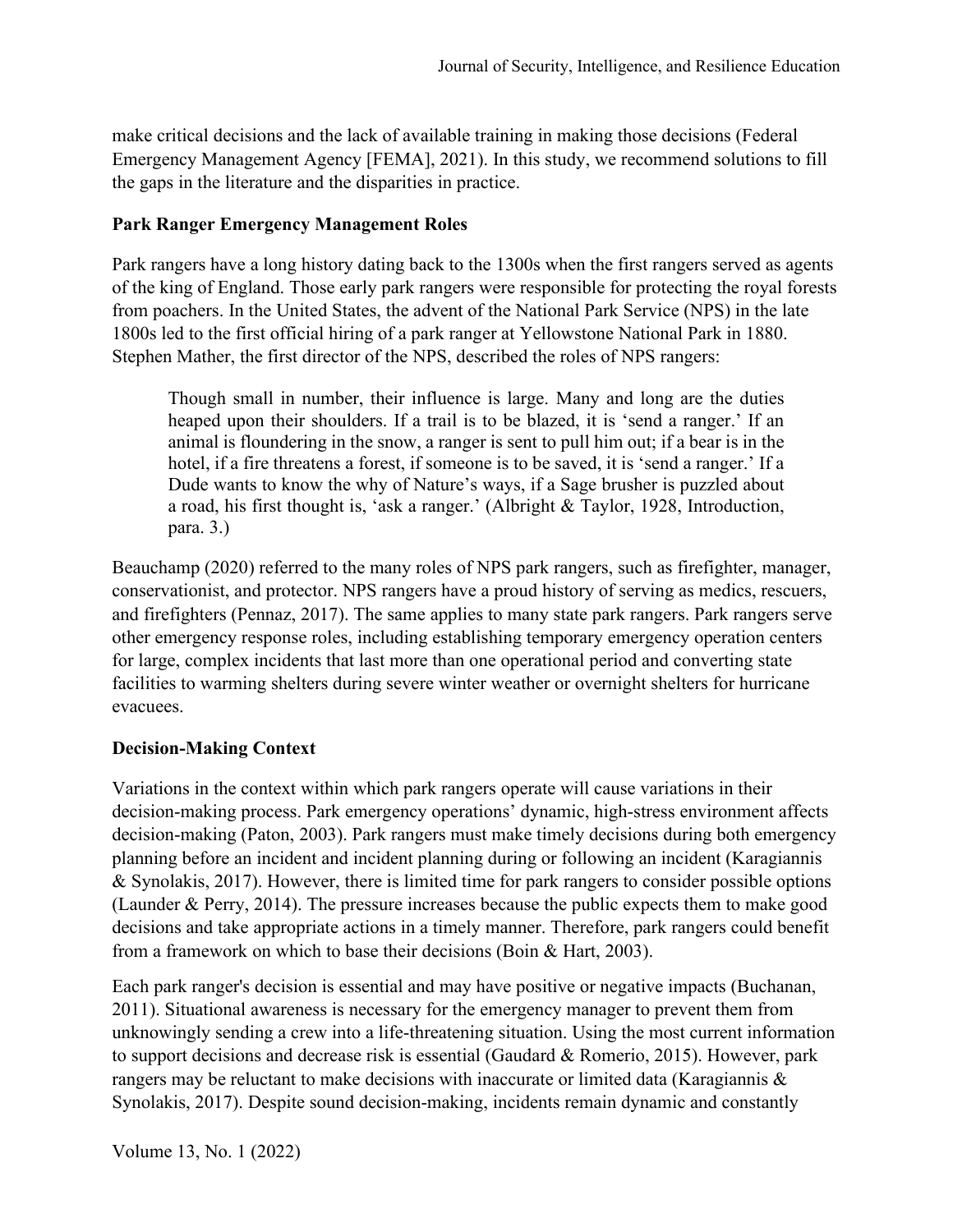evolving (National Fire Protection Association, 2016). The dynamic situations resulting from incident expansion and change call for different decision-making styles. Park rangers must make decisions in this high-stress, high-stakes environment, under the pressures of time and consequence (Launder & Perry, 2014). Thus, there is a need for a framework that simplifies and guides emergency decision-making under such dynamic and often kinetic conditions (Boin & Hart, 2003). The literature connects the dynamic nature of the emergency environment and the need for different decision-making styles.

# **Decision-Making Styles**

Decision-making styles differ between the static environment of routine operations and the dynamic, kinetic environment of emergency response (Launder & Perry, 2014). Thus, two primary decision-making styles apply: analytical and intuitive. The analytical decision-making style lends itself to developing emergency plans and policies (Sinclair et al., 2012a). It relies on procedures, rules, and logic (Doyle et al., 2015). The intuitive decision-making style is based on the training and experience of the responder (Doyle et al., 2015; Lipshitz et al., 2001). Decisions are often made intuitively under emergency circumstances (Sinclair et al., 2012a). Park rangers must rely on their experience to make decisions during an emergency response. Karagiannis and Synolakis (2017) emphasized that decentralizing the decision-making process to allow field-level intuitive choices leads to greater success during incident responses.

Park rangers are responsible for the analytical decision-making required during routine operations and the intuitive decision-making needed during an incident response. Thus, empirically, there seems to be a need for training rangers to understand and effectively apply both styles (Doyle et al., 2015; Sinclair et al., 2012a).

# **Analytical Decision-Making**

The routine operational environment requires a different decision-making approach from an active emergency response (Doyle et al., 2015; Launder & Perry, 2014). The context of routine operations allows for a thoughtful, analytical approach to decision-making. There is time to consider all possible options and select the best one. Analytical decision-making relies on logic, rules, procedures, and guidelines (Doyle et al., 2015). Thus, analytical decision-making is ideal for developing emergency response plans and policies (Sinclair et al., 2012a). Planning and policy development may be lengthy and complex, involving many stakeholders. Schwartz et al. (2019) insist that structured, collaborative, innovative, transparent decision-making processes will benefit the public agencies that employ park rangers. While planning and policy development are ideal for applying analytical decision-making, emergency response is not usually conducive to that level of analysis and consideration of options. Emergencies often require intuitive decision-making.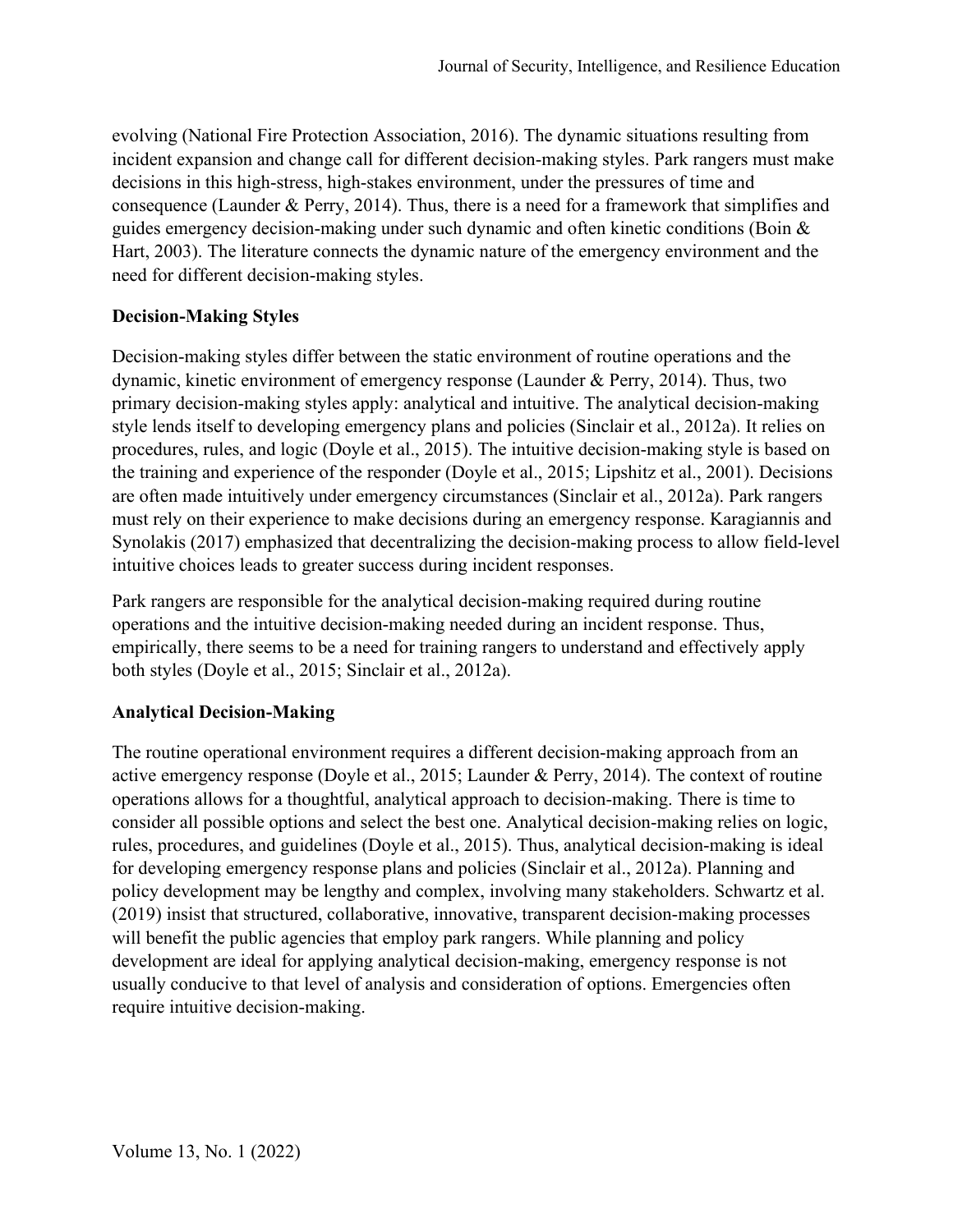# **Intuitive Decision-Making**

Intuitive decision-making, also referred to as naturalistic decision-making, focuses on the process by which to make experience-based decisions in the uncontrolled environment of the natural world (Klein & Wright, 2016). The emergency response environment is dynamic and disorderly, often requiring that decisions be made quickly and limiting the careful analysis of all possible options. Park rangers must be well-prepared to make sound decisions (Michel-Kerjan, 2015). In that environment, experience-based, intuitive decisions are usually most effective (Lipshitz et al., 2001).

Like other emergency managers, park rangers face substantial uncertainty. This uncertainty results in a great deal of pressure to make the right decisions, forcing them to draw from their experience to be successful (Doyle et al., 2015; Sinclair et al., 2012a). Factors that influence decisions in that dynamic environment are assessing the situation, choosing a strategy, setting objectives, deploying/managing resources, and constantly reviewing the situation (Launder & Perry, 2014). These factors provide a process or structure to guide decision-making. With that process in place, intuitive decision-makers appear better equipped to process new information and unfamiliar events (Haske et al., 2019). The recognition-primed decision (RPD) model expands upon the topic of intuitive decision-making.

# **Recognition-Primed Decision Model**

Klein (2008) developed the recognition-primed decision (RPD) model in the 1980s. The RPD is a combination of intuitive and analytical decision-making. It proposes that people make decisions by applying their experience to recognize and react to patterns. Once people gain experience with the responses associated with specific patterns, they can use mental simulation to apply those responses to other situations in which the same patterns occur. Pattern recognition is an intuitive function, while mental simulation is a conscious, analytical function (Klein, 2008). For example, a park ranger from the coast who has experienced hurricanes and tidal flooding will have different experiences and patterns from which to draw than a park ranger who has experienced SAR in mountainous terrain. Still, either park ranger can mentally simulate what they have learned and apply it to the other situation. RPD facilitates swift decision-making without a lengthy process of considering options.

#### **Decision-Making Principles and Strategies**

Several constructs contribute to the framework of decision-making principles and strategies. Horita et al. (2018) referred to the dimensions and pillars of emergency decision-making. Dimensions are process-oriented components such as the phase of a disaster, the experience of the emergency manager, type of incident, and location of the incident. These will vary with each emergency. Conversely, the pillars are structural factors such as responder assignments, sources of data, the establishment of rules, and the acquisition of information. These will differ with each agency involved in the emergency response.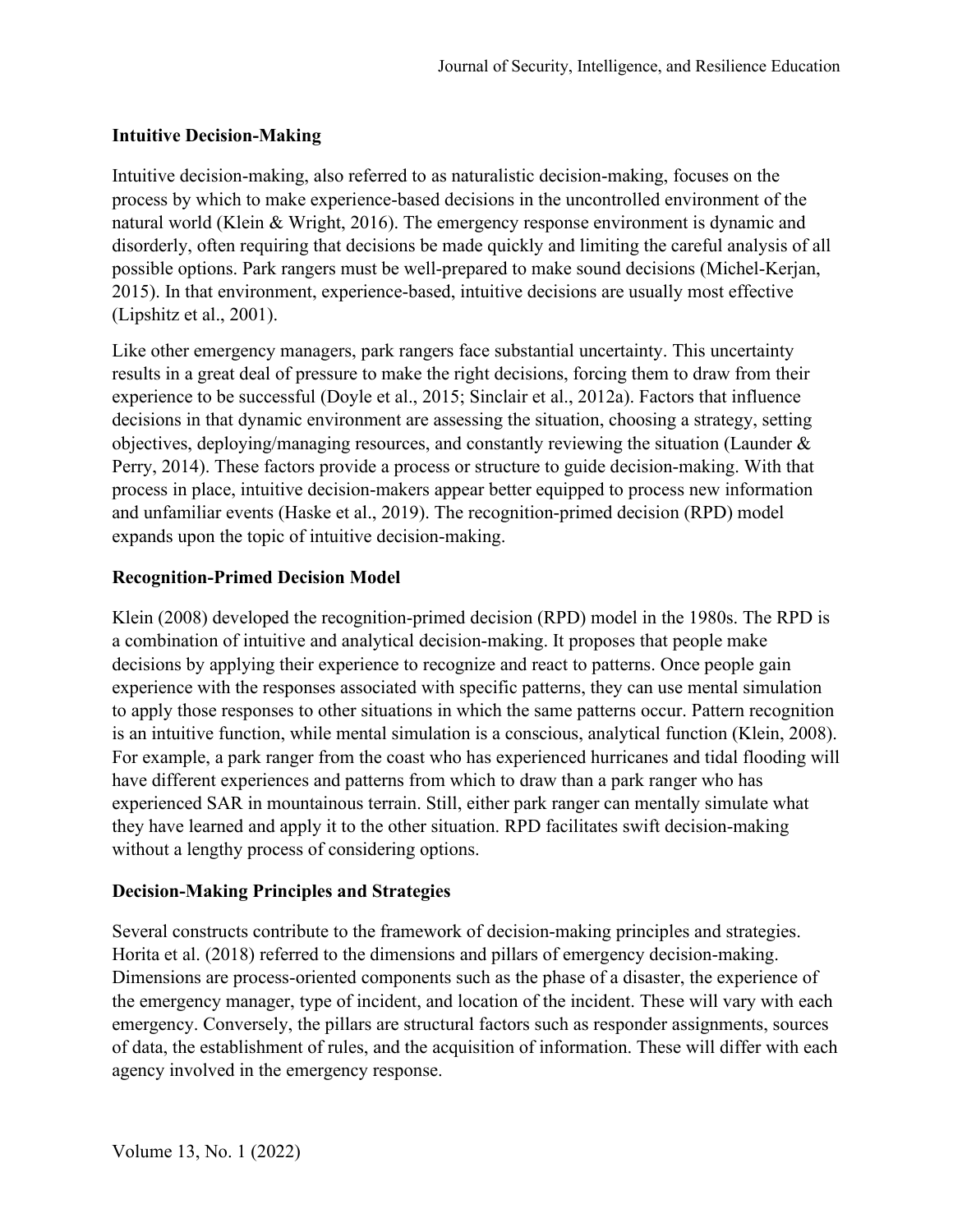Decision-making within a system as complex as the emergency management system requires planning and management to ensure that the decision is defensible, transparent, and possesses a degree of social engagement (Schwartz et al., 2017). This means that park rangers must apply appropriate methods to gather the information necessary to guide their decisions. For example, it is essential to characterize the context in a widespread crisis, develop a system model, organize the established criteria, and assemble that information in a systematic, usable format (Kamissoko et al., 2014). Park rangers face the challenge of developing models and organizing the information systematically when the context and criteria differ for each emergency. Their ability to manage the influx of information affects the effectiveness of the emergency response. Response effectiveness improves when decisions are made based on current, real-time knowledge and awareness of the incident (Probert et al., 2018). Situational awareness based on the availability of accurate, timely information is essential to park rangers as they seek to lead a successful response (Klein et al., 2010). The availability of timely, accurate information forms the foundation of their situational awareness. Situational awareness combines teamwork, task management, and communication to develop the decision-making framework (Haske et al., 2019). Situational awareness helps the park ranger recognize commonalities and categorize information based on previous experience (Danial et al., 2019). As park rangers adapt to manage evolving circumstances, these decision-making principles and strategies serve as keys to developing resilience and public safety.

Schwartz et al. (2017) emphasized adaptive management by applying whichever decisionmaking framework best fits the current circumstances. Three examples are strategic foresight, structured decision-making, and evidence-based practice. Strategic foresight orients toward planning how to manage critical future uncertainties. Structured decision-making focuses on identifying the best steps to achieve the desired outcomes, again in the face of uncertainty, through consideration of consequences and tradeoffs. Finally, in evidence-based practice, park rangers make decisions quickly based on evidence of the past effectiveness of specific management interventions and assess how successfully they might apply it to the current situation.

In summary, park rangers perform in challenging circumstances to meet managerial and public expectations by making effective decisions. Even when vital information is available, there is still a high level of uncertainty associated with every decision. Along with that high level of uncertainty comes a high level of accountability. The RPD model provides an option to guide decision-making in these circumstances (Klein & Wright, 2016). Such an effective, efficient method for making decisions can significantly influence the success of emergency response (Huggins et al., 2015). This literature review reinforces the need for TTR to help park rangers consistently make better decisions and thereby ensure operational success.

# **METHODOLOGY**

This qualitative case study identified the TTR that park rangers in the United States need to make decisions during a park emergency. We employed a case study design that provided a holistic, in-depth description of park ranger experiences shareable with other park ranger agencies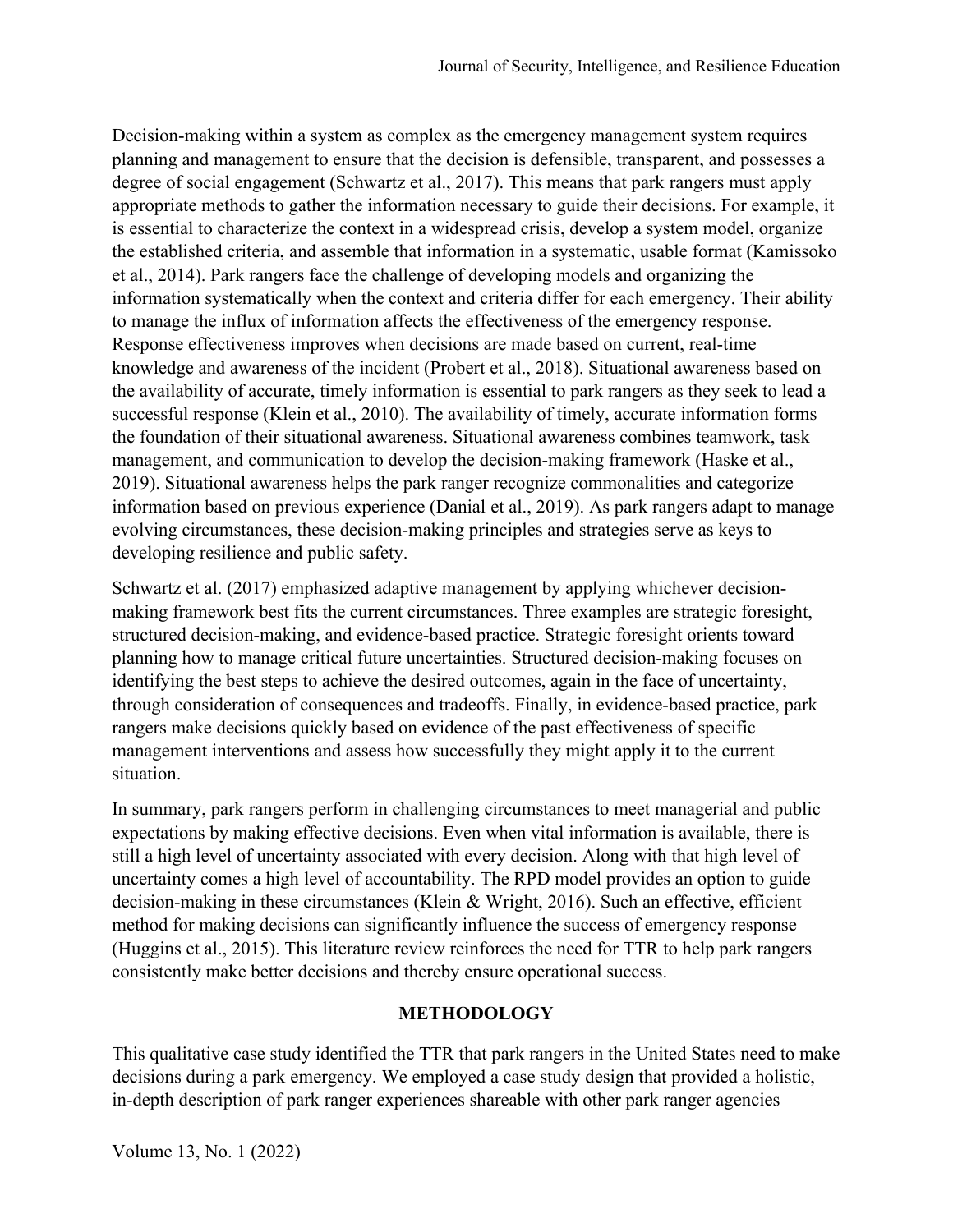(Patton, 2015; Yin, 2018). The strength of a case study design is its ability to look at unique problems in a way that can reveal theoretical propositions (Yin, 2018). In this case, the unique problem was understanding the TTR that can help foster park rangers' emergency decisionmaking abilities. Park rangers and managers working within an SPS in the United States formed the target population for this study.

The purposive expert sample examined in this study consisted of 15 ( $n = 15$ ) park rangers and managers, with 5 ( $n = 5$ ) identifying as female and 10 ( $n = 10$ ) identifying as male. The average years of professional park ranger experience was 11.6 years, with the lowest being 4 years and the highest being 33 years. To explore the perspectives of both agency managers and park rangers, the study utilized an online focus group with  $6 (n = 6)$  managers and semi-structured interviews with 9 ( $n = 9$ ) individual park rangers.

We employed non-probability purposive sampling, known as expert sampling, because the research study focused solely on the park rangers and managers (Corbin & Strauss, 2008; Patton, 2015). Each participant consented and took part in either a virtual recorded focus group or semistructured interview utilizing a Zoom platform due to in-person COVID-19 restrictions. Semistructured interviews encouraged participant reflexivity (Perera, 2020). Three industry experts reviewed the questionnaire script before the study. The experts agreed to review, scrutinize, and provide feedback to ensure the veracity of the semi-structured focus-group and semi-structured interview scripts. Each expert possessed an advanced degree and experience in emergency management and homeland security. The questionnaire scripts were edited based on the experts' feedback.

Before analyzing the data, we transcribed the recorded sessions, deleted the audio/video files, and removed any personally identifying information (PII) from the data to protect participant anonymity. The data analysis consisted of a hand-coding process that involved color-coding the data (Basit, 2003). The coding process involved highlighting emergent themes in different colors as they appeared throughout the transcripts. Hand-coding allowed each researcher to spend time reading the data, coding additional attributes, and taking notes (Basit, 2003; Corbin & Strauss, 2008). The researchers read and coded the data independently, allowing for comparisons and rigor. To ensure reliability and validity of the study findings, the researchers reviewed and verified the data analysis and coding, provided data saturation and triangulation, and compared the findings of each researcher for accuracy (Morse et al., 2002; Patton, 2015; Yin, 2018). Using inductive reasoning, the data analysis led to case descriptions employing a systematic, hierarchical approach (Coyne, 1984; Stake, 1995; Yin, 2018). The case descriptions represent themes in table format in the results section.

# **RESULTS**

The data analysis and coding process revealed six emergent themes. Those themes were confidence, foundations, learning preferences, process, opportunities for improvement, and preparedness. Tables highlight each theme. The tables reflect the attributes that contributed to each theme and representative statements from park rangers and managers during the focus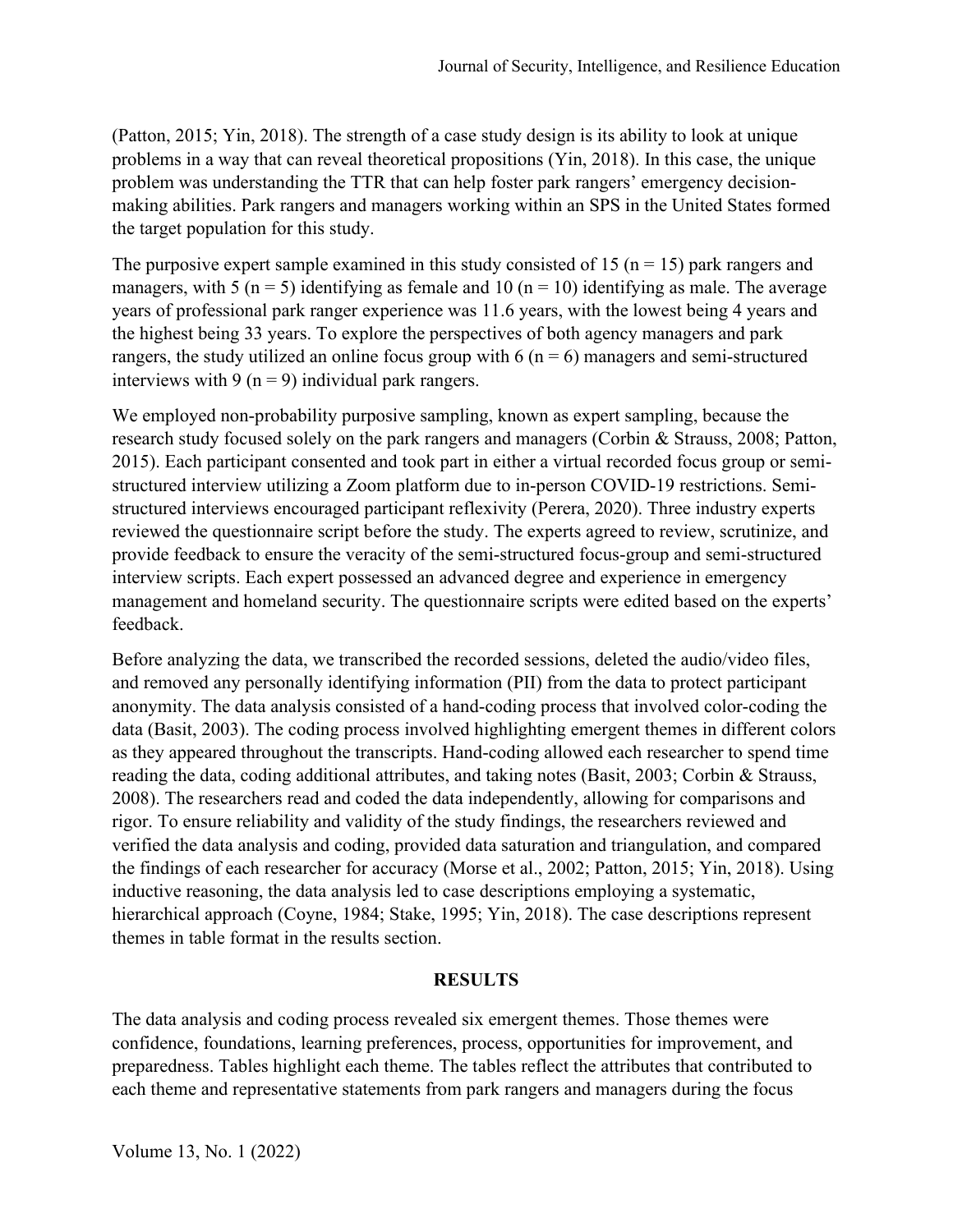group and semi-structured interviews. Ellipses and slash marks represent reduced amounts of text presented while attempting to maintain the integrity of the experiences shared by the participants.

## **Confidence**

The first emergent theme was confidence. Three attributes converged to form the theme: becoming more comfortable with experience, situation-dependent, and lacking clarity/ uncertainty. The attributes and representative statements for confidence are in Table 1.

| <b>Attributes</b>                                   | <b>Representative Statements</b>                                                                                                                                                                                                                                                                                                                                                             |
|-----------------------------------------------------|----------------------------------------------------------------------------------------------------------------------------------------------------------------------------------------------------------------------------------------------------------------------------------------------------------------------------------------------------------------------------------------------|
| <b>Becoming more comfortable</b><br>with experience | I've actually responded to each of those/after an amount of time and<br>experience with it, it does become easier. At this time, I'm fairly<br>comfortable with such. I mean, there are uneasy aspects of it but<br>(Ranger participant Z11)                                                                                                                                                 |
| <b>Situation dependent</b>                          | that is situation dependent for me  (Ranger participant $Z12$ )                                                                                                                                                                                                                                                                                                                              |
|                                                     | so, I think it really comes to specific scenarios of my comfort level<br>and obviously certain things I have a lot more experience in, therefore<br>I'm a lot more comfortable in them/but I think once it started getting<br>more complicated I would just very quickly like just not have some of<br>the knowledge of some of the like deeper thinking for it. (Manager<br>participant Z6) |
| Lack of clarity/uncertainty                         | But what I am often uncomfortable with is where  my training ends,<br>like where my protections end, and where it should be going to other<br>emergency services  (Ranger participant $Z12$ )                                                                                                                                                                                                |

Table 1. Confidence

Some park rangers' responses focused on becoming more comfortable making decisions during a park emergency as they gained experience over their career, while other park rangers' responses indicated that their comfort level in making decisions during a park emergency was situation dependent. Managers provided examples that supported the statements made by the park rangers. For example, Manager participant Z4 described a decision to call in outside resources due to a lack of experienced park staff, a decision that contributed to a successful response. Manager participant Z5 emphasized the importance of experience by sharing the successful evacuation by a highly experienced team in an unfamiliar situation. These statements substantiated the critical role experience plays in effective emergency decision-making (Horita et al., 2018). Some park rangers expressed a lack of clarity and uncertainty regarding roles, policies/procedures, and boundaries. Roles, policies, and procedures generally contribute to an established framework.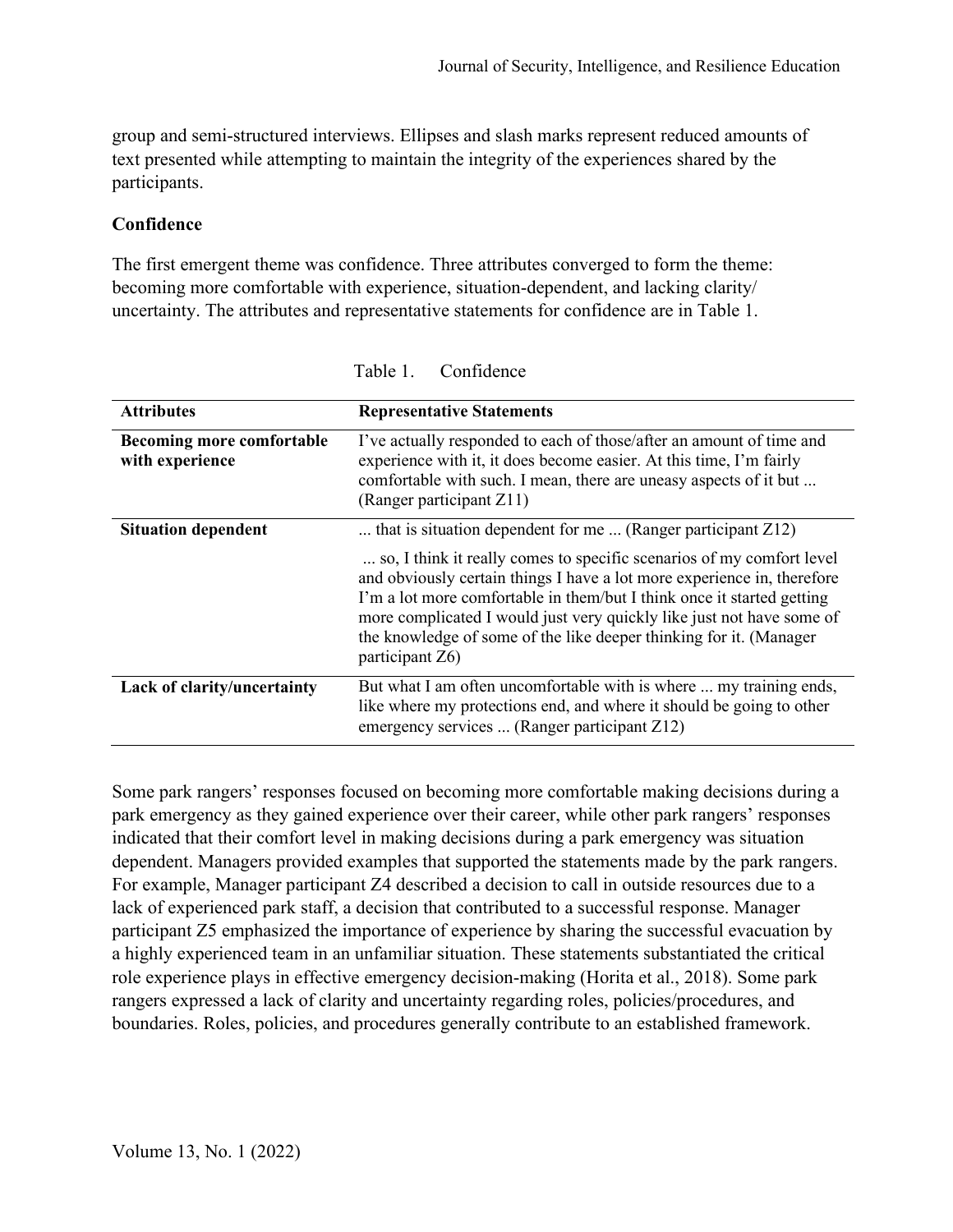# **Foundations**

The second emergent theme was foundations. Five attributes converged to form the theme: training, tools and resources, guidance and support, mentors, and operational change. The attributes and representative statements for foundations are in Table 2.

| <b>Attributes</b>           | <b>Representative Statements</b>                                                                                                                                                                                                                                                                                                                                                                                                   |
|-----------------------------|------------------------------------------------------------------------------------------------------------------------------------------------------------------------------------------------------------------------------------------------------------------------------------------------------------------------------------------------------------------------------------------------------------------------------------|
| <b>Training</b>             | I always tend to be a little bit reflective on things/I saw how past<br>managers have dealt with situations/the Ranger training that we go<br>through is a very helpful training/our emergency procedures guidelines<br>depending on what the situation is/beyond that really, I just pull from<br>my experience and how similar situations went in the past and what I<br>could do better in the future. (Ranger participant Z11) |
| <b>Tools and Resources</b>  | I am very, very aware of safety issues/so I really read my emergency<br>preparedness binder and so that I feel like I'm prepared when<br>something happens. (Ranger participant Z14)                                                                                                                                                                                                                                               |
| <b>Guidance and Support</b> | You know my boss will commonly ask  how it went/it's just good to<br>know that you know that you have that support from your higher ups.<br>(Manager participant Z6)                                                                                                                                                                                                                                                               |
|                             | I wouldn't hesitate to call a supervisor to kind of like say, like hey<br>what would you do in this situation. (Manager participant $Z7$ )                                                                                                                                                                                                                                                                                         |
| <b>Mentors</b>              | I think that they must rely on their experience from there early in their<br>career. (Manager participant Z2)                                                                                                                                                                                                                                                                                                                      |
|                             | I didn't have past experiences to pull from, but I had an awful lot of<br>mentors. I had park managers all around me that had been on for 20<br>years so there was no shortage of people to learn from. (Manager<br>participant Z5)                                                                                                                                                                                                |
| <b>Operational Change</b>   | I kind of feel like prior when we were law enforcement you had the<br>tools that you gained from the 12 or 21 weeks of training and as that's<br>changed there, the tool is becoming their cell phone and calling 911<br>and getting the resources to them to respond to the emergency more<br>and more. (Manager participant Z3)                                                                                                  |
|                             | I think the, the use of the cell phone to reach out and ask for direction<br>has become an invaluable tool that our park staff used/but I think a lot<br>of our folks were young and straight out of college and they were only<br>receiving what  we give them. (Manager participant Z6)                                                                                                                                          |

Table 2. Foundations

Park rangers pointed out numerous TTRs, including a fundamental class, the emergency procedures manual, and personal reflection. TTRs support rangers whose experience might be lacking in certain areas (Karagiannis & Synolakis, 2017). Another resource, the availability and use of field-level mentors, was a focal point for both groups. One park ranger mentioned learning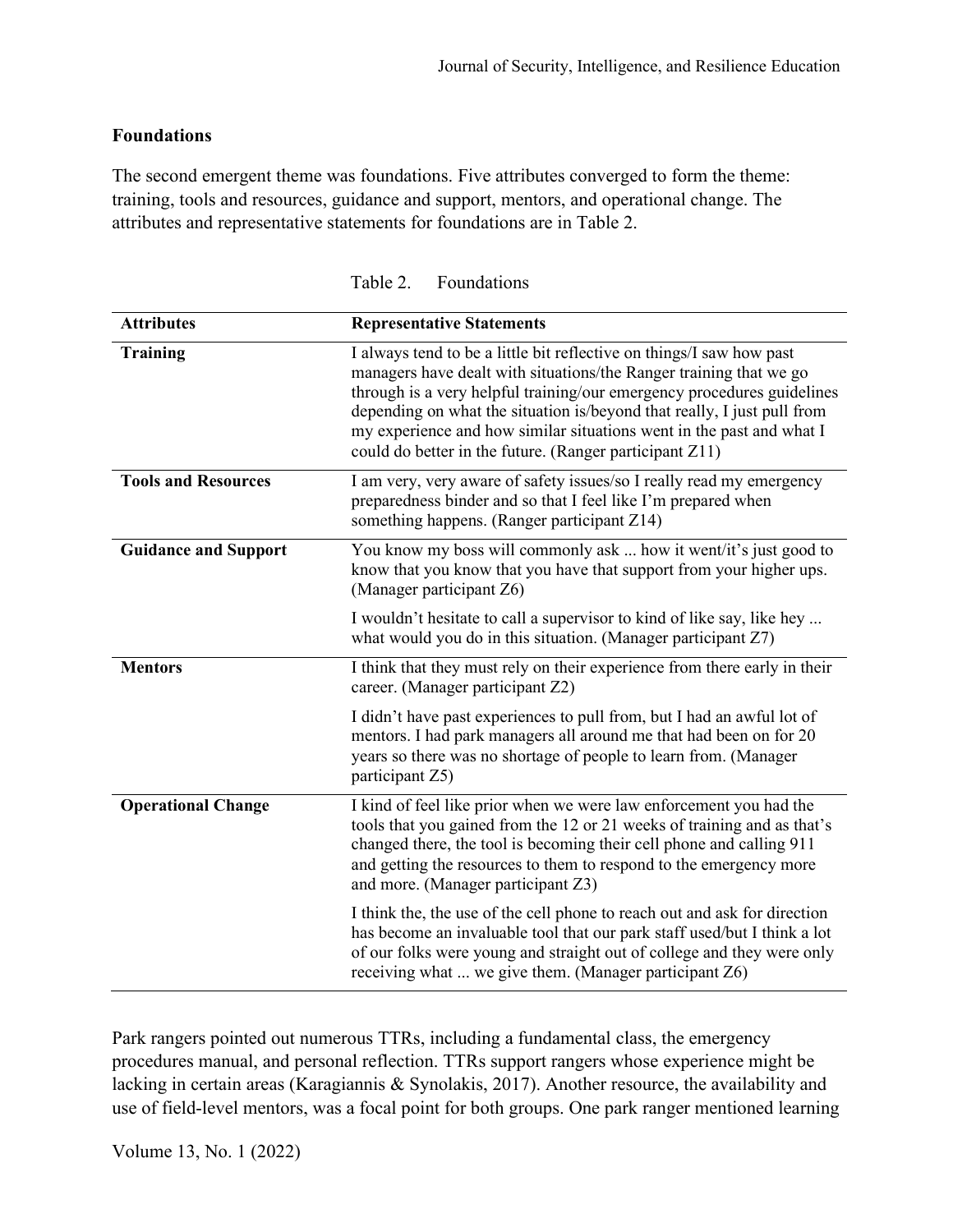from previous park managers. Comments from the managers about their mentors supported this. These constructs help to form the framework for this non-linear natural system (Laszlo  $\&$ Krippner, 1998). To that end, a significant operational shift occurred when the managers served as park rangers: there were fewer highly experienced park managers to serve as mentors. As a result of this shift, park rangers look to their regional managers as a source from which to draw experience, as represented by Manager participant Z7. Stemming from the operational shift, manager and ranger participants noted a change in communications and response methods. These operational shifts are examples of non-linear, unpredictable change (Coetzee & van Niekerk, 2012; Sanial, 2014). They also represent the adaptiveness necessary for a natural system to thrive (Laszlo & Krippner, 1998).

#### **Learning Preferences**

The third emergent theme was learning preferences. Four attributes converged to form the theme: hands-on, combination, virtual, and combination approach. The attributes and representative statements for learning preferences are in Table 3. Learning preferences varied in the interviews. It is clear from the responses that learning is as important as the context of decision-making (Bartolucci & Gallo, 2015). Most park rangers pointed toward a hands-on approach or a combination of hands-on and classroom methods. Both Ranger participant Z14 and Manager participant Z6 recommended pre-work in addition to practical applications. Responses concerning virtual learning components were mixed. Comments from managers resembled the comments from park rangers.

| <b>Attributes</b>           | <b>Representative Statements</b>                                                                                                                                                                                                |
|-----------------------------|---------------------------------------------------------------------------------------------------------------------------------------------------------------------------------------------------------------------------------|
| Hands-on                    | In this regard, hands-on is the best way to do it. (Ranger participant<br>Z11)                                                                                                                                                  |
|                             | I think a combination of classroom and practical was the best for me.<br>(Ranger participant Z12)                                                                                                                               |
| <b>Combination</b>          | I think that something that's more self-paced is more effective for a<br>lot of us/ maybe Zoom meetings  and then have a final half-day<br>hands-on program  to bring all the information together. (Ranger<br>participant Z14) |
| <b>Virtual</b>              | I don't I don't see a virtual aspect of that being nearly as beneficial.<br>(Ranger participant ZI1)                                                                                                                            |
|                             | I'll be open to some virtual training  to kind of get things going<br>until we are in a better place where we can do more hands-on<br>training. (Manager participant Z7)                                                        |
| <b>Combination Approach</b> | I think you have to use a combination of all of those/It depends on<br>what the topic is, and it depends on what you're teaching, what, with                                                                                    |

Table 3. Learning Preferences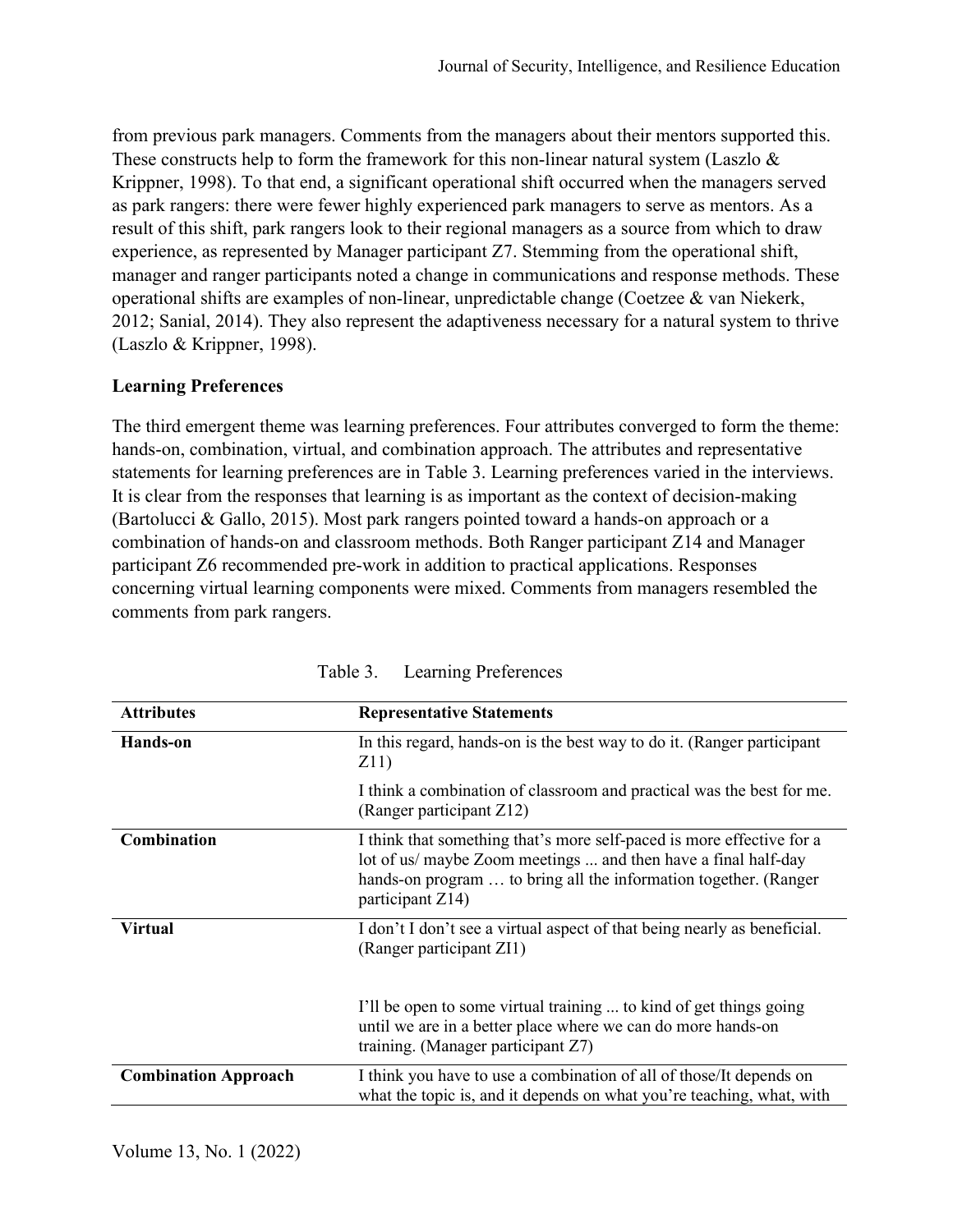| <b>Attributes</b> | <b>Representative Statements</b>                                                                                                                                                                                           |
|-------------------|----------------------------------------------------------------------------------------------------------------------------------------------------------------------------------------------------------------------------|
|                   | what is appropriate but the more hands on the better. I think that the<br>more we can do hands-on, but there has to be some classroom, there<br>has to be you know lectures and presentations. (Manager participant<br>Z5) |

#### **Process**

The fourth emergent theme was process. Five attributes converged to form the theme: personal liability, reporting process, communications, and organizational change. The attributes and representative statements for process are in Table 4. Park ranger responses were systemsoriented, centered on liability concerns, reporting, and communications technology. Park rangers with nearly a decade of experience expressed questions and concerns about the boundaries of their positions, the existence of any personal liability, and the incident/accident reporting process. From these responses, it is not clear whether the system parts—in this case, the framework of policies and procedures related to incident response and reporting—are effectively being applied by the park rangers (Frank et al., 2016).

Manager responses were more chaos-oriented, focusing on organizational change and communications challenges. Managers referenced the organization's makeup change over their careers and anticipated additional changes in the next few years. Managers also recognized the communication challenges present within the organization and were hopeful of mitigating those challenges. Managers must continue to look toward the future to understand and manage the changes that it will bring (Karagiannis & Synolakis, 2017; Sanial, 2014). Managers must recognize the gaps in the park rangers' understanding of personal liability and the reporting process. Identifying and considering those issues will be essential to planning for the uncertain future.

| <b>Attributes</b>         | <b>Representative Statements</b>                                                                                                                                                                                                                     |
|---------------------------|------------------------------------------------------------------------------------------------------------------------------------------------------------------------------------------------------------------------------------------------------|
| <b>Personal Liability</b> | But what I am often uncomfortable with is wheremy protections<br>end/I don't get a clear idea of are we first responders like police, fire,<br>EMS and do we have the same legal protections should something go<br>poorly. (Ranger participant ZI2) |
|                           | Where we do want to respond and make sure that we're giving the<br>guests the best treatment and care, there's still that little bit of well<br>what if I do something that I shouldn't? Is it going to come back on<br>me? (Ranger participant ZI5) |
| <b>Reporting Process</b>  | oftentimes with like our reporting I feel like silly when I'm like<br>OK so now the police are here but also can I have your name and                                                                                                                |

Table 4. Processes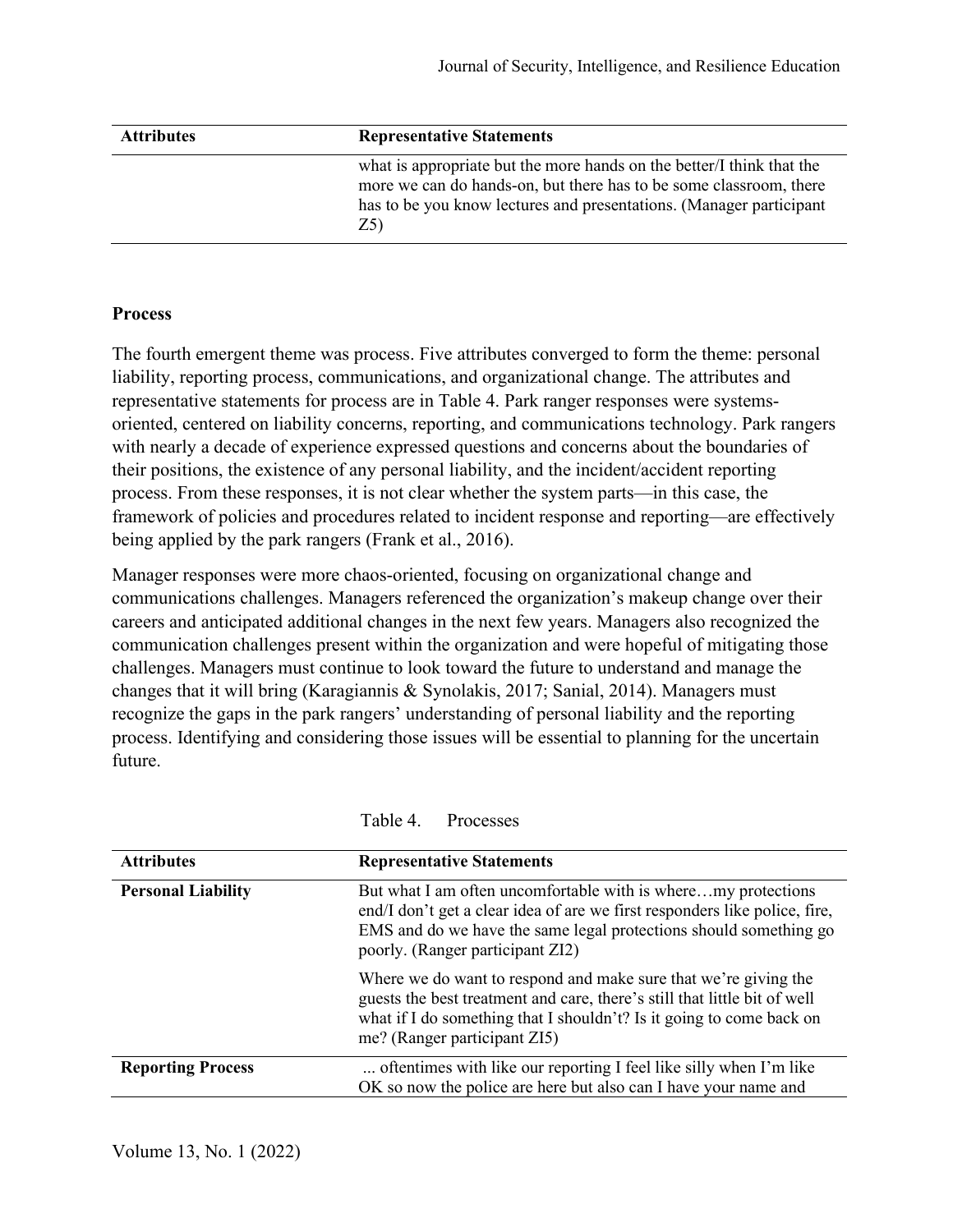| <b>Attributes</b>            | <b>Representative Statements</b>                                                                                                                                                                                                                                |
|------------------------------|-----------------------------------------------------------------------------------------------------------------------------------------------------------------------------------------------------------------------------------------------------------------|
|                              | address for an incident accident form that's not going to go anywhere.<br>(Ranger participant ZI2)                                                                                                                                                              |
|                              | The hardest part for me is remembering which report to file. (Ranger<br>participant ZI4)                                                                                                                                                                        |
| <b>Communications</b>        | communication is/like horrible 'cause [sic] we have to hike back<br>halfway up so we can get cell phone signal (Manager participant Z6).                                                                                                                        |
| <b>Organizational Change</b> | when I first started  like a lot of people that come to work for us<br>now, I didn't have past experiences to pull from, but I had an awful<br>lot of mentors/fast forward 25 or more years later there's not this pool<br>of mentors. (Manager participant Z5) |
|                              | Our business may change over the next three to five years where we<br>have to offer something totally different. (Manager participant Z2)                                                                                                                       |
| <b>Communications</b>        | a multitude of communication issues and, those still haven't been<br>overcome yet, but they are, they're on my mind and we will get to<br>them eventually. (Manager participant Z5)                                                                             |

# **Opportunities for Improvement**

The fifth emergent theme was opportunities for improvement. Six attributes converged to form the theme: additional training, interagency relationships, emergency response manual, additional training, interagency relationships, and training program framework. The attributes and representative statements for opportunities for improvement are in Table 5. Both park rangers and managers addressed the importance of additional training, albeit from different perspectives. Park rangers recommended expanding training to cover a broader range of incidents, emphasizing updated policies and procedures and including more part-time staff. Managers focused on offering periodic supplemental training to reinforce the content in the primary training sessions. Both groups also focused on developing interagency relationships such as those that exist with local law enforcement, fire-rescue, and emergency medical services. The interdependent relationships with these agencies are crucial to successful park emergency response (Coetzee & van Niekerk, 2012). Thus, there appears to be a need and an opportunity for improved relations and combined training with these agencies.

One topic that the park rangers emphasized was the SPS emergency response manual. Many park rangers mentioned this resource as being critical to their decision-making. The challenge is that some of the park rangers' materials are disconnected, with separate documents existing in different locations. Park rangers recommend consolidation of the various resources related to emergency response. Managers must recognize this need to consolidate the numerous sources of information into one document or location.

The managers addressed the training program's framework, including setting priorities, establishing consistency, developing performance and training standards, and better applying the SPS learning management system. Echoed by others, Manager participant Z2 emphasized the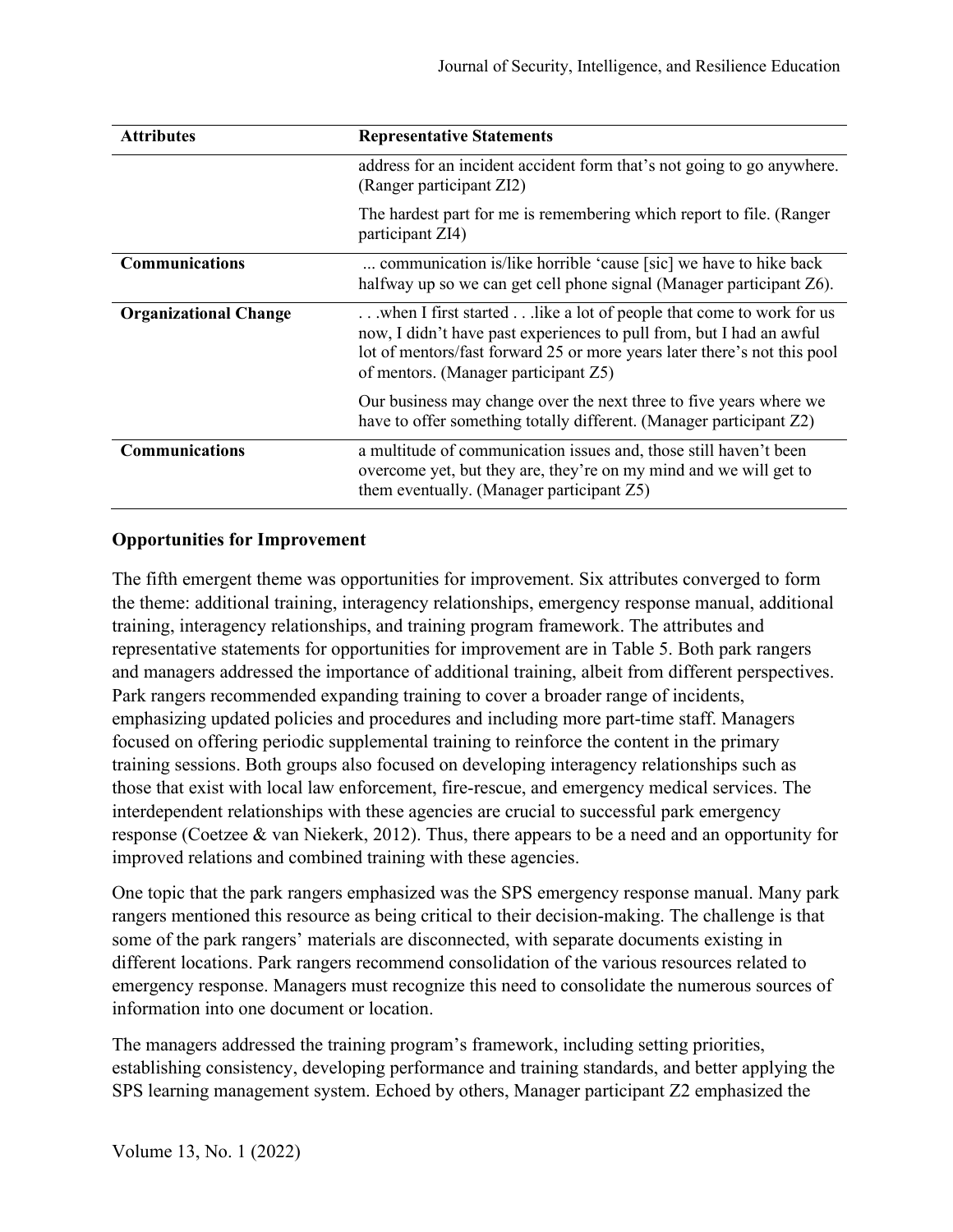need to prioritize the development and provision of training opportunities for park rangers while recognizing that the SPS is responsible for accomplishing many other goals and objectives. When speaking about consistency, Manager participant Z6 referenced the previously robust SAR team and SAR training, an integral component of the SPS. Presently, operational changes have interrupted that component. Manager participants Z1 and Z6 pointed toward developing expected levels or standards of training to reestablish this level of consistency with training. The possibility exists for building it into the performance management process for the park rangers. This feedback might help establish the consistency needed for a robust training program while helping to prioritize training as a function for the SPS. In addition, Manager participant Z5 recognized the relatively untapped opportunity present within the electronic learning management system currently being utilized by the SPS. Proper use of this methodology could support the prioritization and consistency previously discussed.

| <b>Attributes</b>                           | <b>Representative Statements</b>                                                                                                                                                                                                                                                                          |
|---------------------------------------------|-----------------------------------------------------------------------------------------------------------------------------------------------------------------------------------------------------------------------------------------------------------------------------------------------------------|
| <b>Additional Training</b>                  | Developing multiple Ranger trainings of that nature to cover a wider<br>range of incidents may  be helpful. (Ranger participant ZI1)                                                                                                                                                                      |
|                                             | more training on the updates on things because I know policies<br>change and the ways to handle things change/it's hard to remember<br>them all. (Manager participant Z4)                                                                                                                                 |
|                                             | I'd like to see the part time staff be trained some too. (Manager<br>participant Z4)                                                                                                                                                                                                                      |
| <b>Interagency Relationships</b>            | I feel like it would be very beneficial for management when they come<br>to a park to be introduced to the local EMS and the local Sheriff's<br>Office so that we know who were calling and who's coming out to<br>assist us, and for them to know who their park contact is. (Ranger<br>participant Z15) |
| <b>Emergency Response</b><br><b>Manual</b>  | I think a more comprehensive manual would be really, really nice<br>little more all-inclusive. (Manager participant Z6)                                                                                                                                                                                   |
| <b>Additional Training</b>                  | once you're through the [fundamental training] there needs to be<br>some supplemental trainings along the way. (Manager participant Z2)                                                                                                                                                                   |
| <b>Interagency Relationships</b>            | building those relationships, but maybe even having training<br>opportunities with them as well  would be important. (Manager<br>participant Z4)                                                                                                                                                          |
| <b>Training Program</b><br><b>Framework</b> | we have to make it a priority to say training is extremely important<br>to us and we're going to do more of it. (Manager participant Z2)                                                                                                                                                                  |
|                                             | it would benefit us over time  if we were consistent long-term<br>with our training. (Manager participant Z6)                                                                                                                                                                                             |

Table 5. Opportunities for Improvement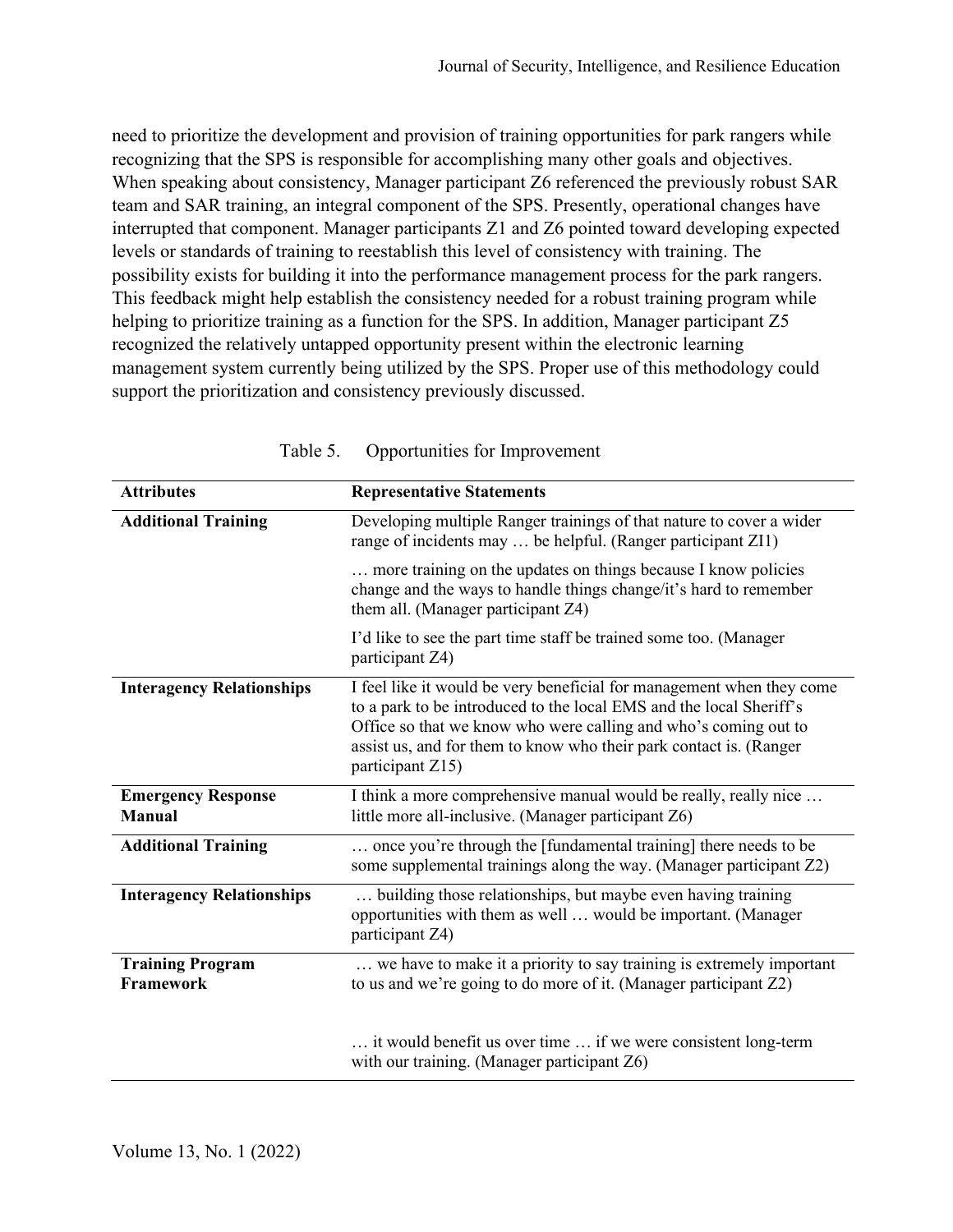| <b>Attributes</b> | <b>Representative Statements</b>                                                                                                                                                                                                               |
|-------------------|------------------------------------------------------------------------------------------------------------------------------------------------------------------------------------------------------------------------------------------------|
|                   | I think about our performance evaluations/that foundation would be<br>really good to build up for  consistency. (Manager participant Z1)                                                                                                       |
|                   | I thought it could be helpful for  there to be expected training for<br>certain positions. (Manager participant Z6)                                                                                                                            |
|                   | I think that the [learning management system] is a new and<br>underutilized tool that you know we don't know the full capability of it,<br>but I do think being able to use it more effectively  would be helpful.<br>(Manager participant Z5) |

#### **Preparedness**

The sixth emergent theme was preparedness. Three attributes converged to form the theme: advanced preparation, post-incident follow-up, and preparedness. The attributes and representative statements for preparedness are in Table 6. Preparation was essential to some park rangers. Individual techniques for achieving preparedness varied based on personal attributes and motivation. For instance, Ranger participants ZI4 and Z16 both like to read, so for them, general preparedness included reading and familiarization with emergency response guidelines and other documents. For Ranger participant ZI2, the focus was on individual mental and physical preparedness through physical fitness activities.

Post-incident follow-up was also a focal point, with individual preferences becoming apparent. For example, Manager participant Z6 described the need for relaxing and debriefing with the team following an incident and Ranger participant ZI1 expressed a tendency to reflect and learn from experiences to prepare for future incidents. Preparedness is an essential concern toward which park rangers apply considerable effort. Managers also recognized the importance of preparedness. Manager participant Z5 called preparedness a critical responsibility, citing the career ramifications for severely mishandling an incident. Managers rely on park rangers to represent the SPS well by making sound decisions. Additionally, manager participant Z6 pointed out that the public also looks to the park rangers to know what to do in an emergency. Therefore, preparedness is a priority for both managers and park rangers.

| <b>Attributes</b>           | <b>Representative Samples</b>                                                                                                                                                                                                |
|-----------------------------|------------------------------------------------------------------------------------------------------------------------------------------------------------------------------------------------------------------------------|
| <b>Advanced Preparation</b> | I am very, very aware of safety issues and things that come up from<br>things, so I really read my emergency preparedness binder and so that<br>I feel like I'm prepared when something happens. (Ranger participant<br>Z14) |
|                             | I like to read so like I read a lot of manuals. (Ranger participant<br>Z <sub>16</sub> )                                                                                                                                     |

Table 6. Preparedness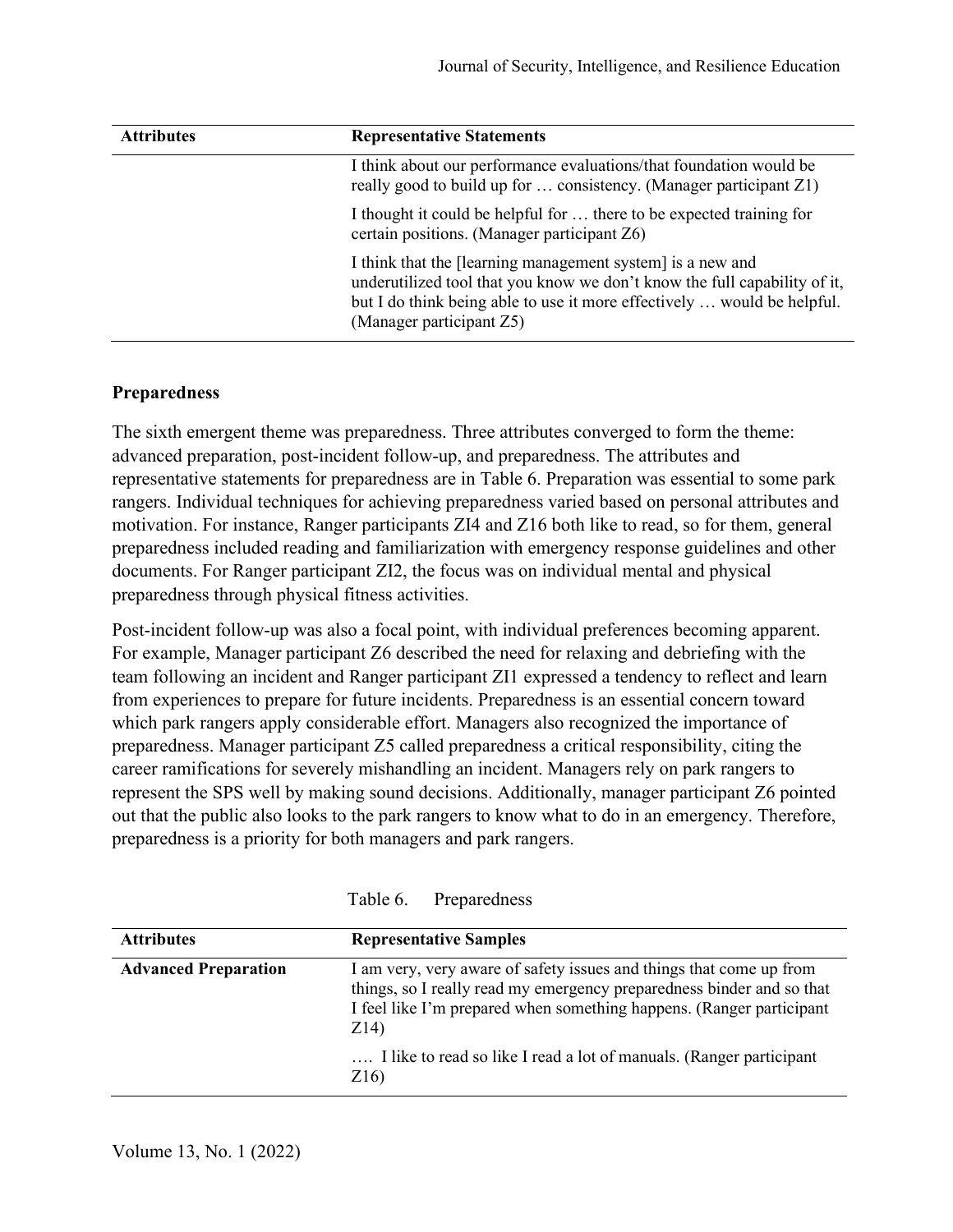| <b>Attributes</b>              | <b>Representative Samples</b>                                                                                                                                                                                                                                                                                                                                                                                                      |
|--------------------------------|------------------------------------------------------------------------------------------------------------------------------------------------------------------------------------------------------------------------------------------------------------------------------------------------------------------------------------------------------------------------------------------------------------------------------------|
|                                | I've really tried to do some kind of cardio so that when my heart rate<br>heart rate spikes up, I'm not like throat closing, getting nervous, full of<br>stress. (Ranger participant Z12)                                                                                                                                                                                                                                          |
| <b>Post-incident Follow-up</b> | you sort of had a debrief time after any sort of rescue where they<br>just, you get a little time to kind of gather your thoughts and make sure<br>that you know you're OK/we kind of build in time to like allow your<br>staff, allow your rescuers to kind of like you know get off the edge<br>'cause  adrenaline is pumping and everything is kind of going, and<br>just to kind of like settle back. (Ranger participant ZI6) |
|                                | Well, I mean I always tend to be a little bit reflective on things.<br>(Ranger participant ZI1)                                                                                                                                                                                                                                                                                                                                    |
| <b>Preparedness</b>            | I think it's very important that they be nimble and know how to<br>respond to these, these incidents/they have to be able to make good<br>decisions because you know we're relying on them as, as leaders in<br>this division to make solid decisions. (Manager participant Z2)                                                                                                                                                    |
|                                | I would consider it a critical responsibility. Even if you're doing<br>everything else that, as far as your responsibilities go, correctly you<br>can have one incident that you mis-handle and it can be a career<br>ending situation. (Manager participant Z5)                                                                                                                                                                   |
|                                | I think when something happens our guests reflexively look at<br>whoever's in uniform for direction. (Manager participant Z6)                                                                                                                                                                                                                                                                                                      |

# **CONCLUSION**

Decision-making TTR will enhance park ranger effectiveness in emergency response. By applying TTR, SPS agencies can reduce the disconnect between TTR and operational-level emergency managers, including park rangers (FEMA, 2021; Sinclair et al., 2012b). The findings of this study suggest that a lack of formal decision-making training represents a disparity in practice because of the expectation for park rangers to make critical decisions when planning for and responding to park emergencies. SPS agencies can reduce this disparity by training park rangers to apply the concepts of decision-making context, styles, principles, strategies, and the recognition-primed decision model.

In addition to formal decision-making training, park rangers also need additional TTR to support their decision-making in the areas of confidence, foundations, learning preferences, process, opportunities for improvement, and preparedness. The study participants' real-world, current experiences and perceptions provided insight into their underlying issues and needs. SPS agencies can better meet the park rangers' needs by customizing and prioritizing their training programs to address those areas of concern. Finally, SPS agencies need to plan for and manage future change. The recommendations section outlines TTRs specific to their needs while filling gaps in the emergency management literature on state park rangers and the lack of decisionmaking TTRs provided to park rangers.

Volume 13, No. 1 (2022)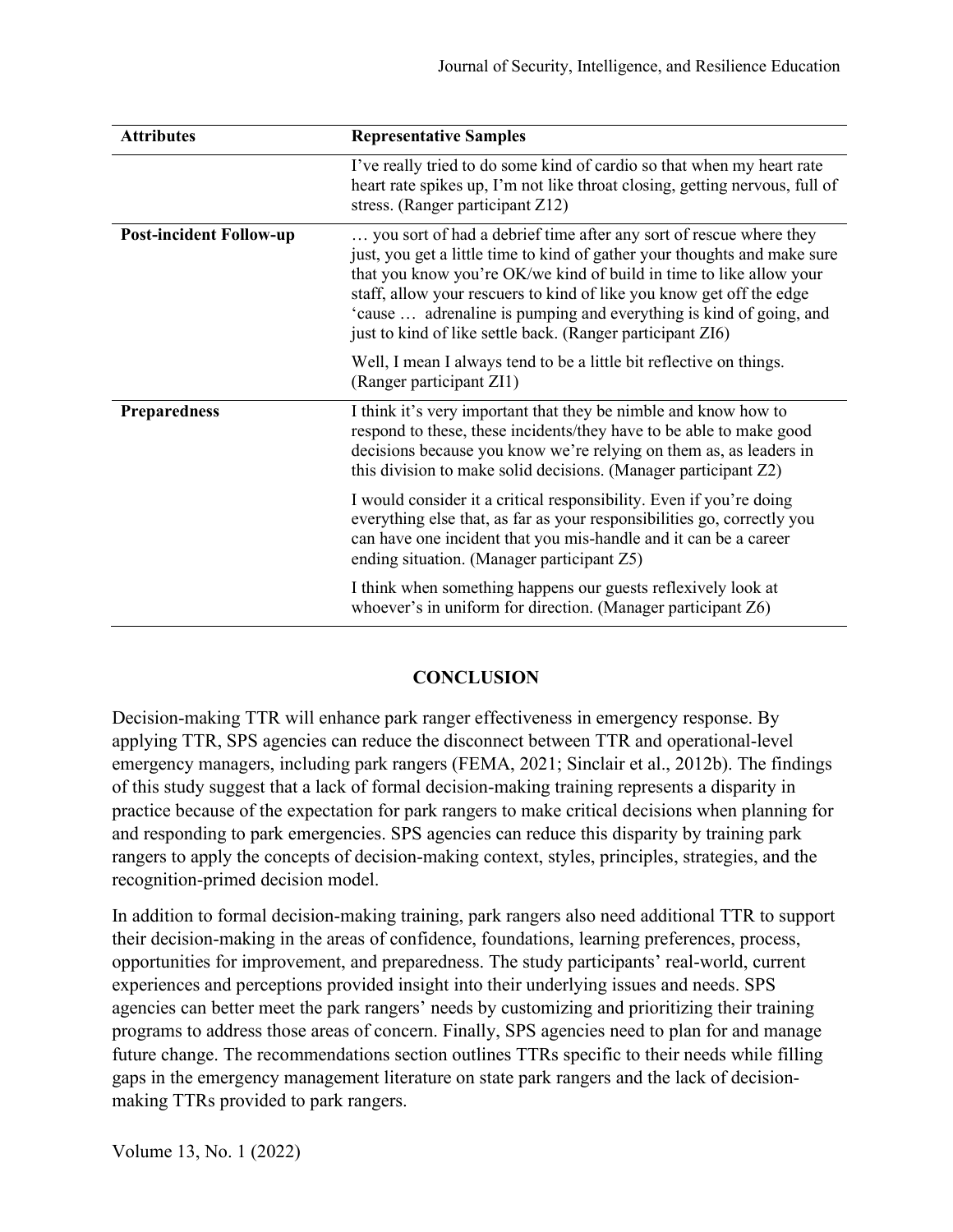# **LIMITATIONS**

There are three overarching limitations associated with this qualitative case study. The first limitation involved the focus on a single SPS. One of the case study design strengths is its ability to conduct singularly focused case studies and glean usable, applicable information (Kennedy, 1979). However, the narrow focus makes it more difficult to analytically generalize the findings of this study to the broader field without further inquiries. The second is the reliance on the words and experiences of the participants. Again, as it is with the focus being on a single SPS, participant recall, personal bias, and opinions limit the generalization of the study. The third limitation involves the sample size,  $15$  (n = 15) participants. Qualitative and quantitative future studies utilizing different SPS agencies, to include a broader set of participants at the state and federal levels, are needed to expand the understanding of emergency decision-making TTR needs.

# **RECOMMENDATIONS**

Examining the needs of park rangers for responding to park emergencies highlighted the importance of providing TTRs for park rangers. The findings of this case study provided a reasonable representation of a sample of rangers, their experiences, and their perceptions about emergency decision-making. Several recommendations resulted from the issues brought to light through this study. This study recommends expanding training, clarifying staff roles, refining the reporting process, consolidating emergency procedures, developing inter-agency relationships, ensuring post-incident follow-up, and establishing mentorship programs.

# **Training**

Prioritize SPS agency training programs by expanding training opportunities that underscore policies and procedures for all staff, including part-time employees. Preferred training methods include a hands-on or combined approach that provides pre-requisite reading or online assignments before the hands-on session.

Provide training related to decision-making techniques and preferences by developing a course designed specifically for park rangers. Include a classroom component that focuses on decisionmaking concepts, including context, style, the recognition-primed model, principles, and strategies. Explain the contextual differences between routine and emergency operations that dictate the use of analytical or intuitive decision-making styles. Focus on the intuitive application of previous experiences by discussing the recognition-primed model. Engage students in a discussion about the importance of applying their cumulative knowledge, skills, and abilities in their current context.

The course should also include hands-on components that challenge park rangers to apply those concepts to a scenario or tabletop exercise. Challenge park rangers with a mock SAR exercise that begins with the report of a missing person. Replicate a domestic dispute in the park and have park rangers detail the steps to address it. Have park rangers develop an emergency pre-plan for their park. Debrief students after each exercise having them explain how they arrived at their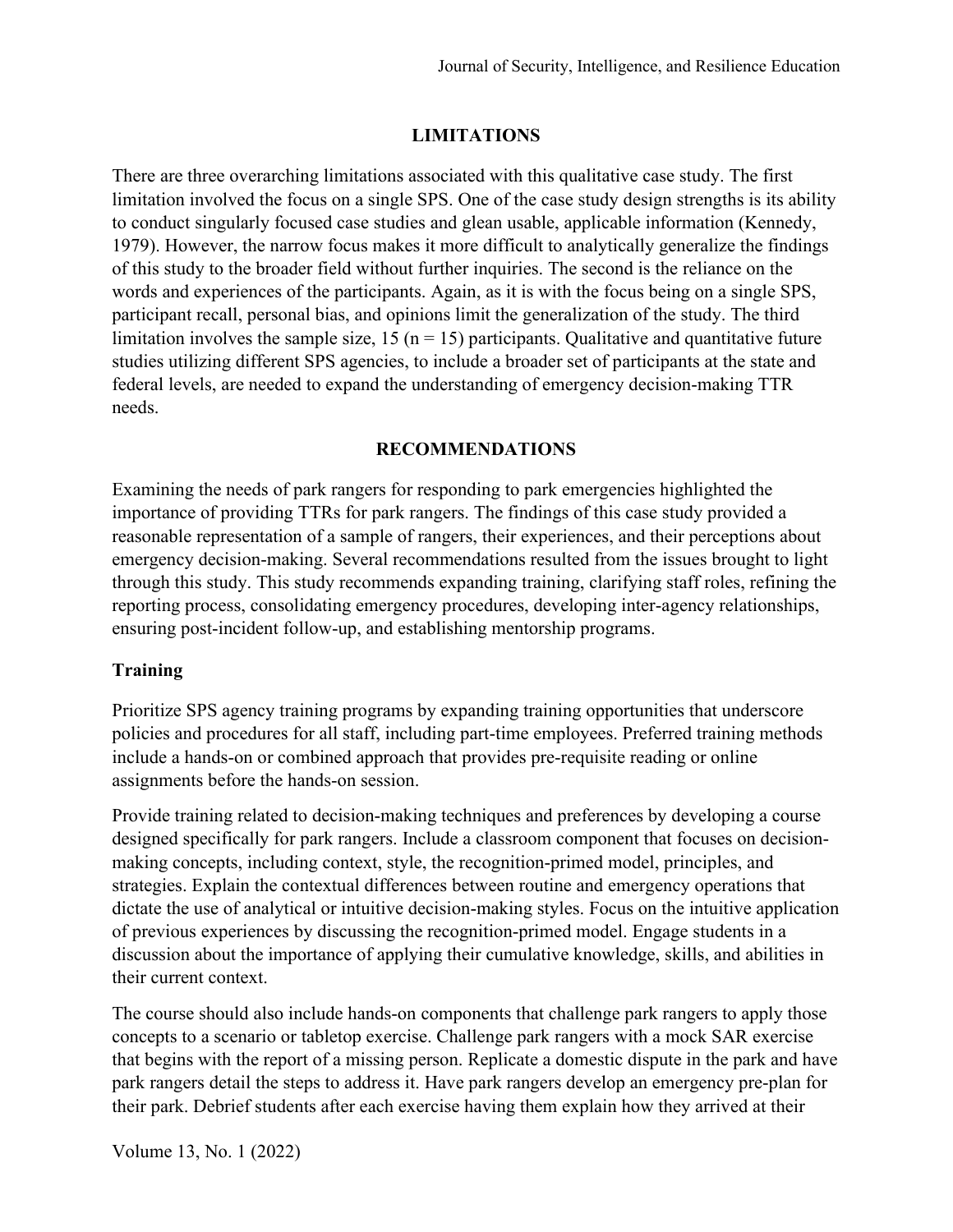decisions and provide additional insights to guide future decisions. Design these and other handson components to support the classroom portion of the course.

# **Training Policies, Role Clarification, and Reporting**

Clarify staff roles, boundaries, personal liability, and the incident reporting process related to emergency response through revised policies and direct communication at regional meetings. Some park rangers expressed uncertainty about where the end of their role and the roles of other emergency responders begin. They did not understand their place within the overall emergency management context. Other park rangers were concerned about their liability if they made a mistake when responding to a park emergency. Finally, the reporting process is complex and confusing for some park rangers. SPS agencies should present the reporting process and supporting documents through a simplified format such as a flowchart that can serve as a handy reference. In addition, the development of performance and training standards and more effective application of an SPS learning management system could enhance the consistency of the training program and support park ranger preparedness.

#### **Tools and Resources**

Tools and resources support park rangers when they are responding to park emergencies. These tools and resources are critical to successful decision-making. The SPS emergency procedures manual and related documents contain opportunities to consolidate and expand. SPS agencies should consolidate their emergency procedures manual and other similar documents in one place for the sake of efficiency. They should also consider expanding those documents to be more comprehensive, more along the lines of the documents utilized by NPS.

# **Inter-Agency Relationships**

Inter-agency relationships at the park level need to be a priority. While this has historically been a park- or site-level initiative and expectation, park rangers and managers recognized the importance of establishing these relationships. It would be helpful if regional managers took a more proactive role in establishing these contacts. Finally, post-incident follow-up with rangers following an emergency response should remain a priority for SPS agencies. A high level of follow-up and support is well-recognized and appreciated by park rangers. That level of support should continue.

# **Future Planning**

Consider the impacts of SPS organizational change over time, especially as that change relates to the availability of mentors and resources and the implementation of tools such as cellular phones. There is a shortage of field-level mentors compared to what existed in the past. The regional managers now serve the multiple roles of leader/manager/supervisor and mentor. SPS agencies should establish mentorship programs that connect new park rangers with more experienced park rangers.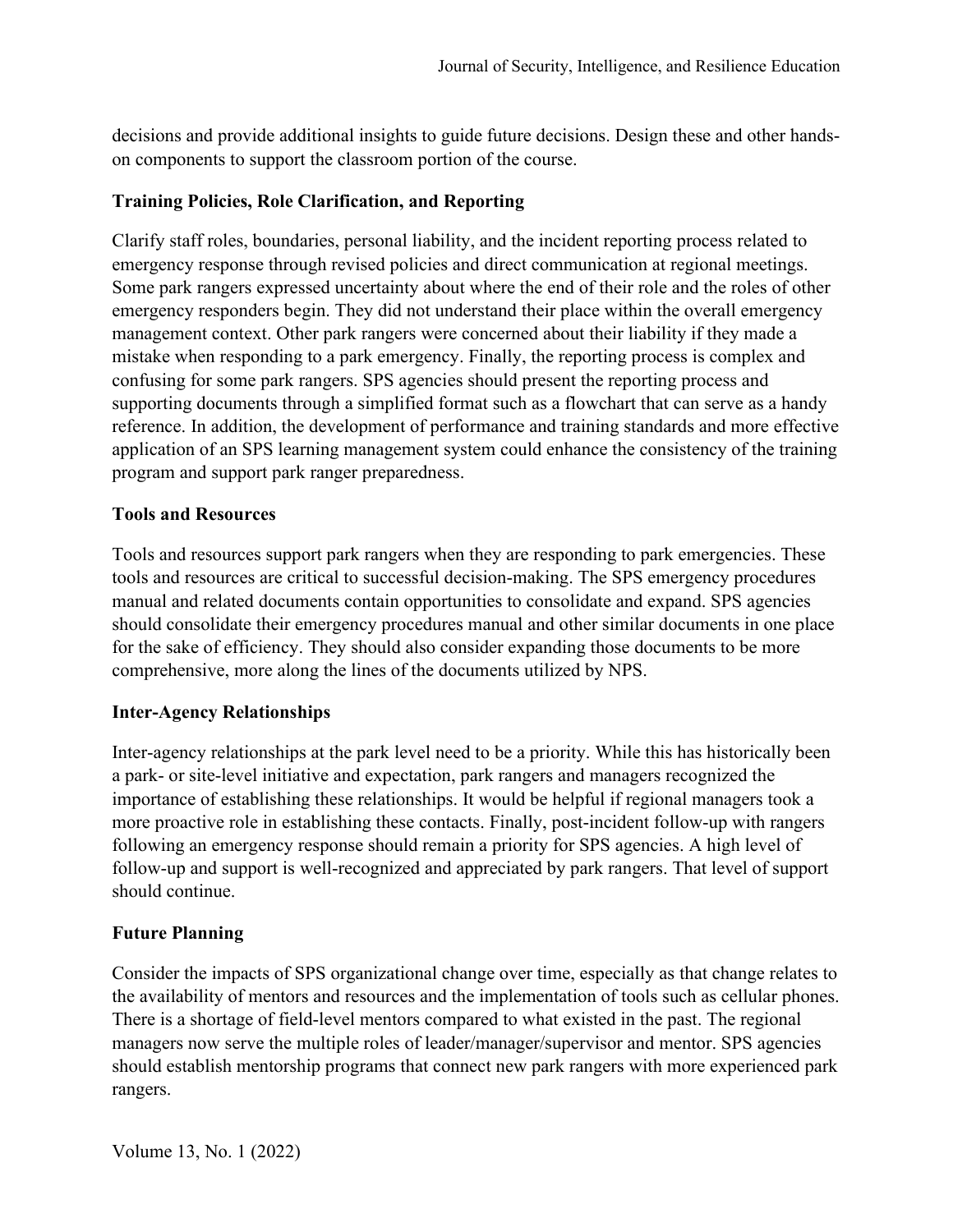#### **REFERENCES**

- Albright, H. & Taylor, F. (1928). *Oh, ranger! A book about the national parks.* Stanford University Press.
- Bartolucci, V., & Gallo, G. (2015). Terrorism, system thinking, and critical discourse analysis. *Systems Research and Behavioral Science, 32*(1), 15-27.
- Basit, T. (2003). Manual or electronic? The role of coding in qualitative data analysis. *Educational Research, 45*(2), 143-154.
- Beauchamp, T. (2020). Beyond the "Pine Pig": Reimagining the U.S. national park ranger. *Radical History Review,* 137.
- Boin, A., & Hart, P. (2003). Public leadership in times of crisis: Mission impossible? *Public Administration Review, 63*(5), 544-553.
- Buchanan, D. A. (2011). Reflections: Good practice, not rocket science understanding failures to change after extreme events. *Journal of Change Management, 11*(3), 273-288.
- Coetzee, C., & van Niekerk, D. (2012). Tracking the evolution of the disaster management cycle: A general system theory approach. *Jamba: Journal of Disaster Risk Studies, 4*(1), 1-9.
- Corbin*,* J., & Strauss, A. (2008). *The basics of qualitative research* (3rd ed.). Sage.
- Coyne, A., (1984), *Introduction to inductive reasoning*, Lanham, MD: University Press of America.
- Danial, S. N., Smith, J., Khan, F., & Veitch, B. (2019). Situation awareness modeling for emergency management on offshore platforms. *Human-centric Computing and Information Sciences, 9(1)*, 1-26.
- Doyle, E. E. H., McClure, J., Paton, D., & Johnston, D.M. (2014). Uncertainty and decision making: Volcanic crisis scenarios. *International Journal of Disaster Risk Reduction, 10,* 75- 101.
- Doyle, E. H., Paton, D., & Johnston, D. M. (2015). Enhancing scientific response in a crisis: Evidence-based approaches from emergency management in New Zealand. *Journal of Applied Volcanology, 4*(1), 1-26.
- Federal Emergency Management Agency Emergency Management Institute. (2021). *IS-241.B: Decision making and problem solving.* https://training.fema.gov/is/courseoverview.aspx? code=IS-241.b&trk=profile\_certification\_title
- Frank, M., Shaked, H., & Kordova, S. K. (2016). *Introduction – systems thinking: Foundations, skills, and uses.* Nova Science Publishers.
- Gaudard, L., & Romerio, F. (2015). Natural hazard risk in the case of an emergency: The real options' approach. *Natural Hazards, 75*, 473-488.
- Haske, D., Dorau, W., Heinemann, N., Stock, J., & Schempf, B. (2019). Development of an adaptive model for decision-making to improve reasoning and risk assessment in an emergency team: A prospective simulation study. *Medicina, 55*(339), 1-8.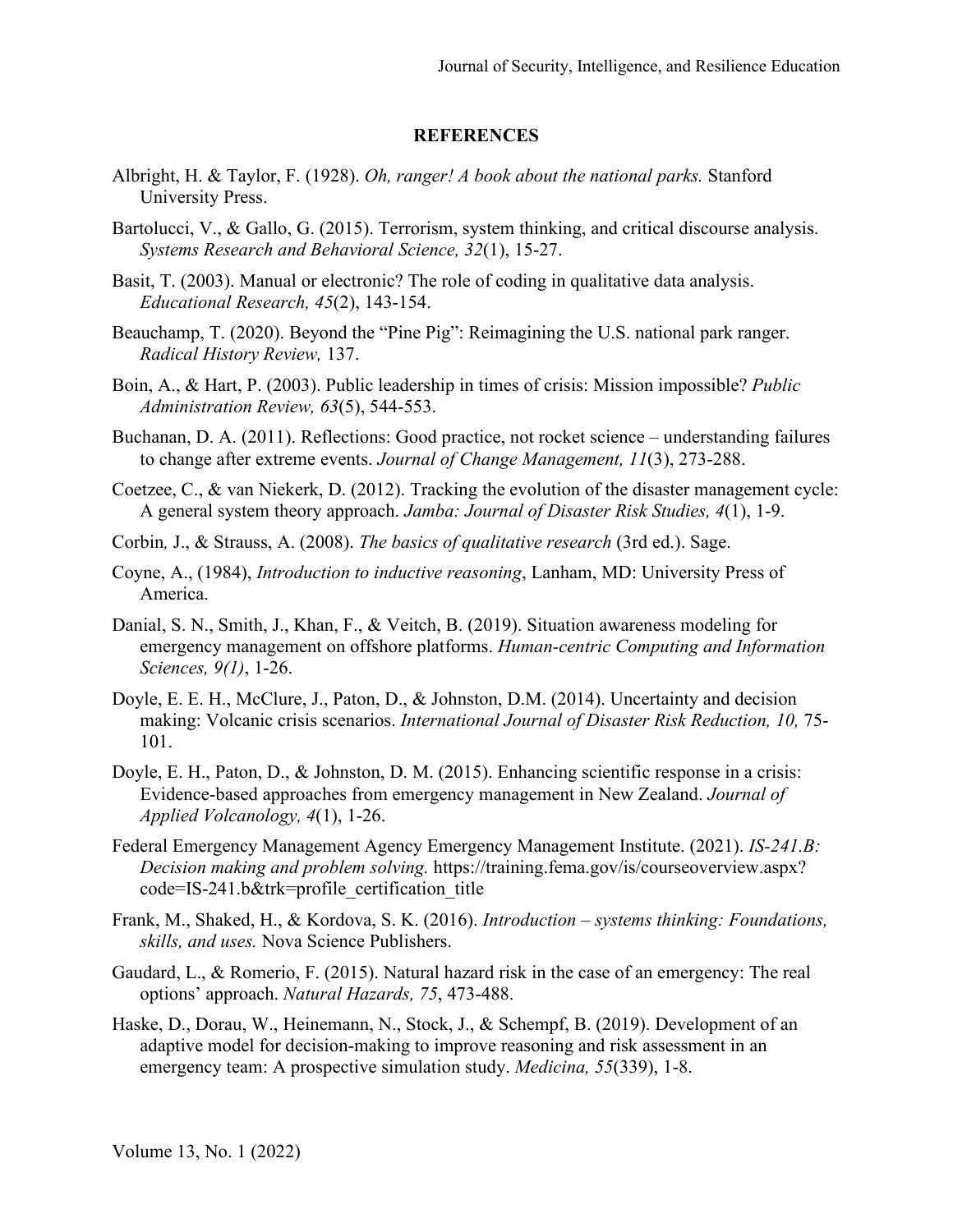- Horita, F. E. A., de Albuquerque, J. P., & Marchezini, V. (2018). Understanding the decisionmaking process in disaster risk monitoring and early warning: A case study within a control room in Brazil. *International Journal of Disaster Risk Reduction, 28,* 22-31.
- Huggins, T. J., Peace, R., Hill, S. R., Johnston, D. M., & Muniz, A. C. (2015). Politics of practical and academic knowledge: A q-method analysis of gauging community disaster resilience. *Journal of Contingencies and Crisis Management, 23*(4), 246-256.
- Kamissoko, D., Zarate, P., & Peres, F. (2014). Decision process in large-scale crisis management. *Environmental System Decisions, 34,* 277-287.
- Karagiannis, G. M., & Synolakis, C. (2017). Twenty challenges in incident planning. *Journal of Homeland Security and Emergency Management, 14*(2), 1-12.
- Kennedy, M. (1979). Generalizing from single case studies. *Evaluation Quarterly, 3*(4), 661-678.
- Klein, G. (2008). Naturalistic decision making. *Human Factors*, *50*(3), 456–460.
- Klein, G., Calderwood, R., & Clinton-Cirocco, A. (2010). Rapid decision making on the fire ground: The original study plus a postscript. *Journal of Cognitive Engineering and Decision Making*, *4*(3), 186–209.
- Klein, G., & Wright, C. (2016). Macrocognition: From theory to toolbox. *Frontiers in Psychology*, *7*(54), 1-5.
- Laszlo, A., & Krippner, S. (1998). Systems theories: Their origins, foundations, and development. In J.S. Jordan (ed.), *Systems theories and a priori aspects of perception.*  (pp.47-74). Elsevier Science.
- Launder, D., & Perry, C. (2014). A study identifying factors influencing decision making in dynamic emergencies like urban fire and rescue settings. *International Journal of Emergency Services, 3*(2), 144-161.
- Lipshitz, R., Klein, G., Orasanu, J., & Salas, E. (2001). Focus article: Taking stock of naturalistic decision making. *Journal of Behavioral Decision Making, 14*(5), 331-352.
- Michel-Kerjan, E. (2015). Effective risk response needs a prepared mindset. *Nature, 517*, 413.
- Morse, J. M., Barrett, M., Mayan, M., Olson, K., & Spiers, J. (2002). Verification strategies for establishing reliability and validity in qualitative research. *International Journal of Qualitative Methods, 1*(2), 13-22.
- National Fire Protection Association. (2016). NFPA 1600: Standard on disaster/emergency management and business continuity/continuity of operations programs. http://www.nfpa.org/codes-and-standards/all-codes-and-standards/list-of-codesandstandards?mode=code&code=1600.
- Paton, D. (2003). Stress in disaster response: A risk management approach. *Disaster Prevention and Management, 12*(3), 203-209.
- Patton, M. Q. (2015). *Qualitative research & evaluation methods* (4th ed.). Sage.
- Pennaz, A. B. K. (2017). Is that gun for the bears? *Conservation & Society, 15*(3), 243-254.